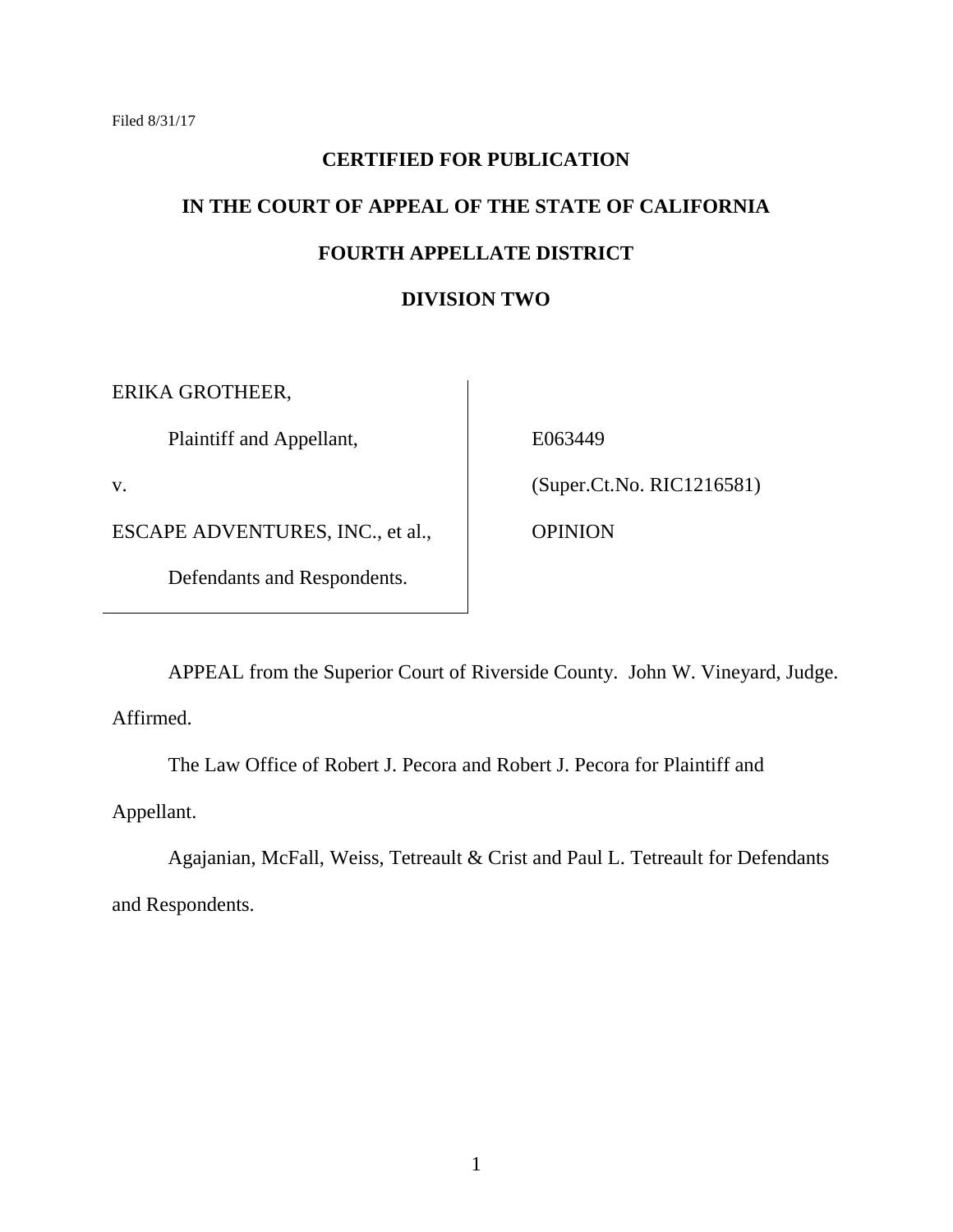Plaintiff and appellant Erika Grotheer is a non-English speaking German citizen who took a hot air balloon ride in the Temecula wine country and suffered a fractured leg when the basket carrying her and seven or eight others crash landed into a fence. Grotheer sued three defendants for her injuries: the balloon tour company, Escape Adventures, Inc. (Escape), the pilot and Escape's agent, Peter Gallagher (Gallagher), and Wilson Creek Vineyards, Inc. (Wilson Creek) (collectively, defendants or respondents). Grotheer alleged Escape and Gallagher negligently or recklessly operated the balloon by (1) failing to properly slow its descent during landing and (2) failing to give the passengers safe landing instructions before the launch. Grotheer alleged the hot air balloon company is a common carrier, and as such, owed its passengers a heightened duty of care. (Civ. Code, § 2100.) Grotheer also alleged Wilson Creek was vicariously liable for Escape and Gallagher's conduct because the vineyard shared a special relationship with the balloon company.

The defendants moved for summary judgment, arguing Grotheer could not satisfy the elements of a negligence claim and, even if she could, she had waived the right to assert such a claim by signing Escape's liability waiver before the flight. The trial court agreed Grotheer could not establish the element of duty, finding Grotheer had assumed the risk of her injury under the primary assumption of risk doctrine and, as a result, Escape and Gallagher owed her no duty of care whatsoever. (*Knight v. Jewett* (1992) 3 Cal.4th 296 (*Knight*).) The trial court entered judgment in favor of defendants, and Grotheer appealed.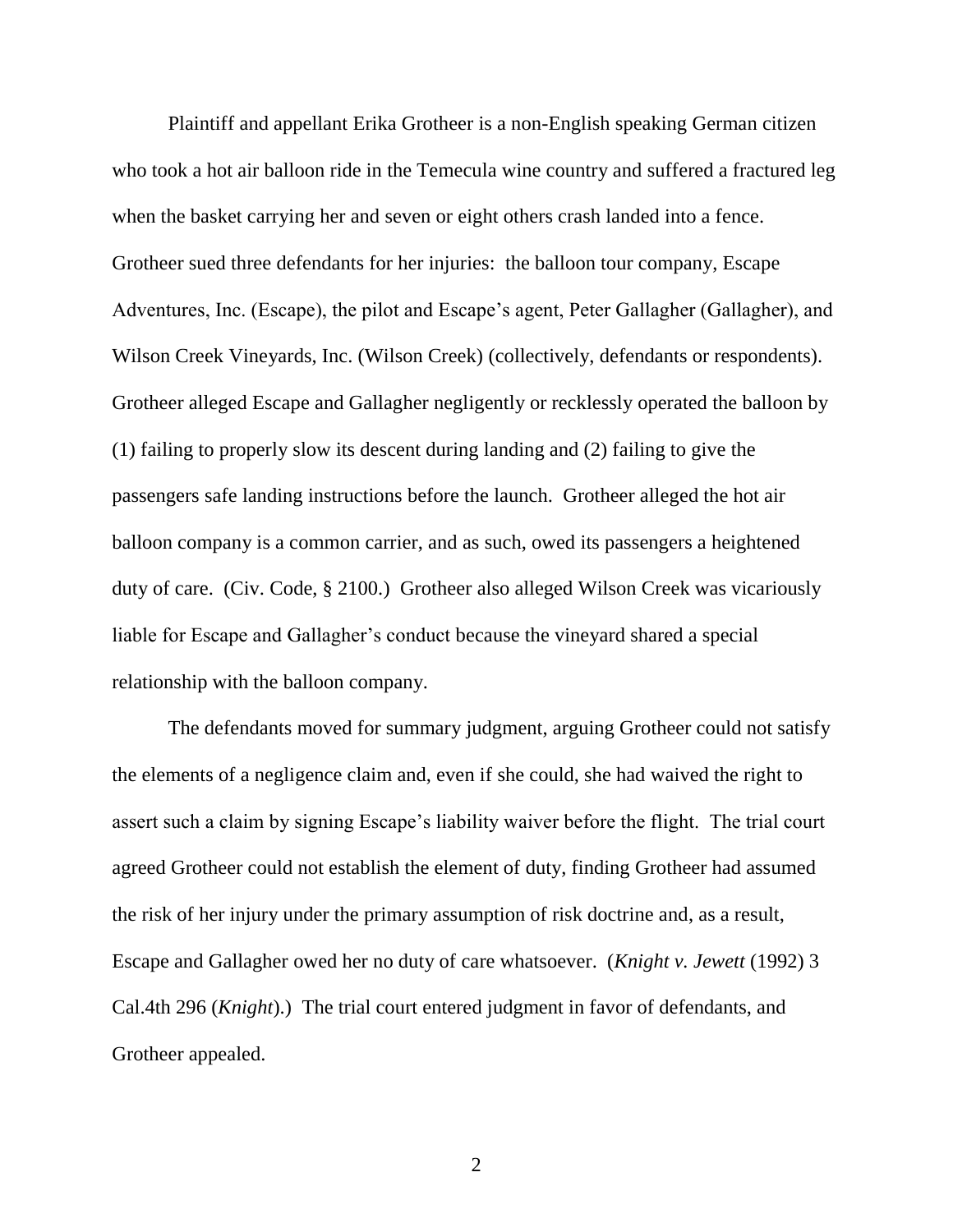Grotheer contends the trial court erred in concluding her claim was barred by primary assumption of risk and reasserts on appeal that Escape is a common carrier. We affirm the judgment, but on a different ground than relied on by the trial court. We hold: (1) a balloon tour company like Escape is not a common carrier subject to a heightened duty of care; (2) the primary assumption of risk doctrine bars Grotheer's claim that Gallagher negligently failed to slow the balloon's descent to avoid a crash landing; and (3) Escape *does* have a duty to provide safe landing instructions to its passengers, but the undisputed evidence regarding the crash demonstrates that any failure on Escape's part to provide such instructions was not the cause of Grotheer's injury.

#### **I**

#### **FACTUAL BACKGROUND**

#### A. *Preflight*

Grotheer's son, Thorsten, purchased his mother a ticket for a hot air balloon tour with Escape during her visit to California, as a present for her 78th birthday. On the morning of the tour, Grotheer and Thorsten met with the Escape crew and the other passengers in the parking lot of the vineyard owned by Wilson Creek, near the field where Escape launched its balloons. Thorsten later testified at his deposition that when they arrived to check in, he tried to explain his mother's language barrier to the flight crew so Escape could ensure she understood any safety instructions. Thorsten said Gallagher, the pilot, responded by waiving him away and saying, "Everything is going to be fine." Thorsten tried telling two more Escape employees his mother could not understand English, but they appeared to be in a rush and told him he could not be in the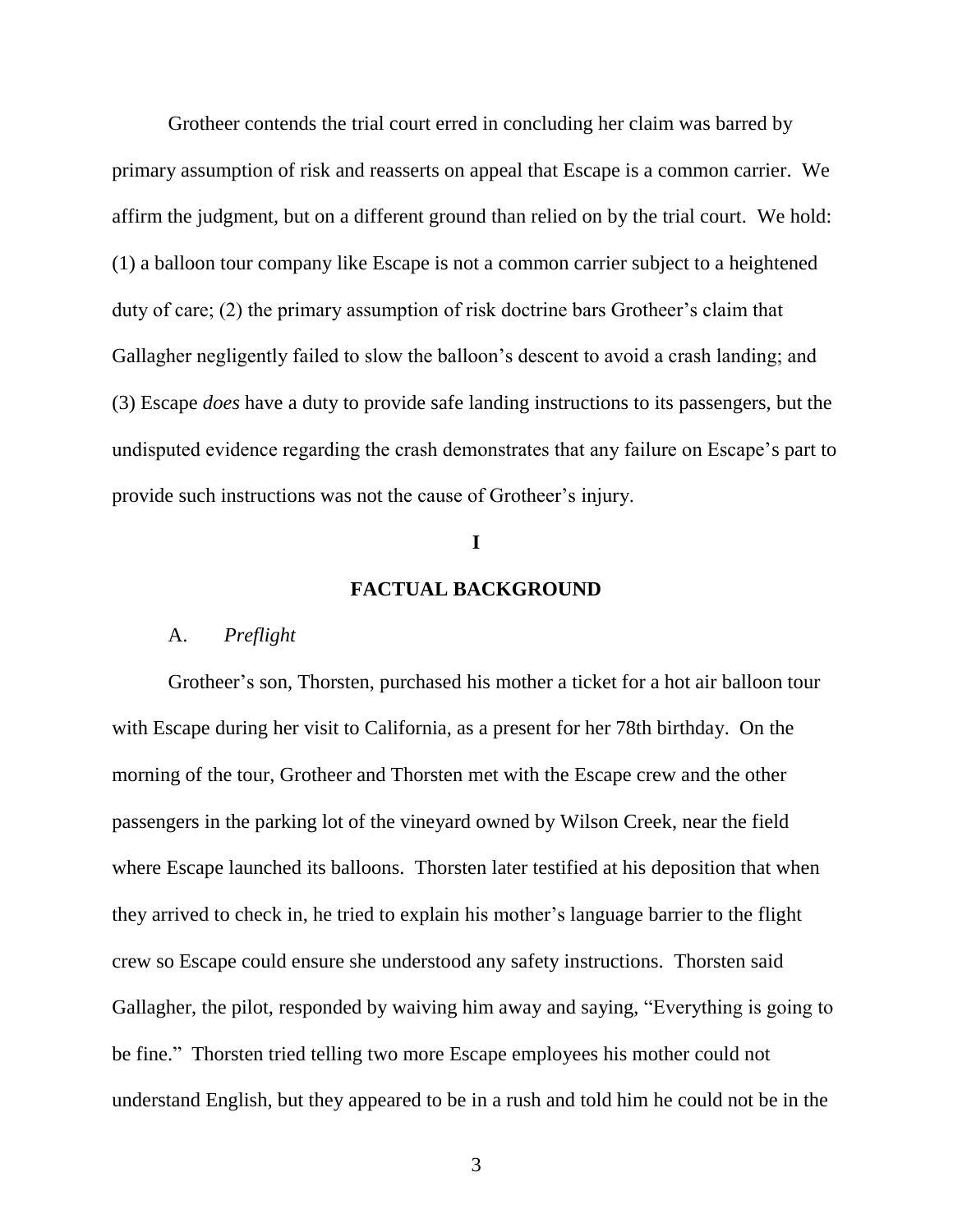immediate launch vicinity if he had not purchased a ticket. At some point during this check-in activity, Grotheer signed Escape's liability waiver, which purported to release the company and its agents from claims based on "ordinary negligence."

Gallagher then drove the passengers to the nearby launch site. Grotheer drove over separately, with Thorsten. In his declaration, Gallagher said he gave the passengers safety instructions during the drive, as is his custom. He said the instructions covered what to do during landing: "I described to my passengers what to expect in terms of lifting off . . . and landing . . . I told them to bend their knees and hold on upon landing, and not to exit the basket until told to do so."

According to passengers Boyd and Kristi Roberts, however, neither Escape nor Gallagher provided safety instructions. Boyd declared he sat in the front passenger seat next to Gallagher during the drive, which lasted a little over a minute and during which Gallagher described his credentials and years of experience. Boyd remembered receiving "a very general informational talk . . . about what to expect on [the] flight," but said "[t]here was no mention of safety issues or proper techniques for take-off and landing." Boyd's wife, Kristi, also rode to the launch site with Gallagher and said she never heard him give instructions, "other than to hold on as we took off."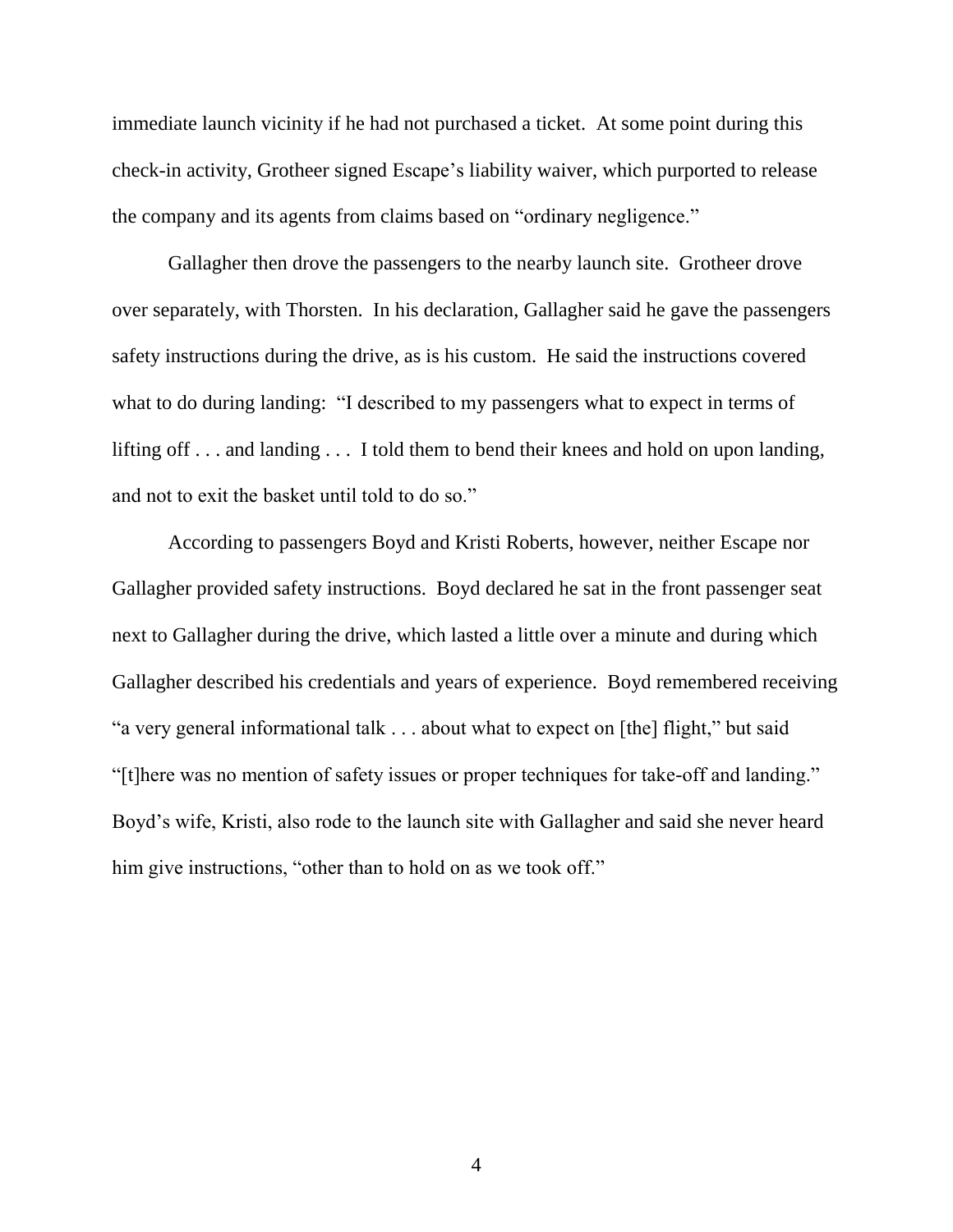#### B. *The Crash*

The tour proceeded without incident until the landing. According to the four accounts in the record, as the balloon descended at a high rate of speed, the basket crashed into a fence then crashed into the ground and bounced and skidded for about 40 yards before finally coming to a stop, on its side. By all accounts, the event was forceful and caused the passengers to be tossed about the basket.

Boyd Roberts described the crash landing as follows: "The balloon was being pushed at a good clip by the wind and we were travelling in a horizontal direction as we were also descending. We were going sideways, and . . . [b]efore we landed, we actually crashed into and took out several sections of [a] 3 rail fence." After the basket collided with the fence, it hit the ground "with a hard bump and a bounce." The passengers were "taken for a wild ride as [the basket] was getting dragged downwind [by the balloon]." The basket "became more and more horizontal" as it was being dragged. "We easily skipped 30 or 40 yards, with a couple of hard impacts along the way." When the basket finally came to rest, it was "on its side, not its bottom," with Grotheer's section on the bottom and Boyd's on top. He recalled that Grotheer was below him "lying on what was the side of the [basket] which was now the floor."

Kristi Roberts' account of the crash landing matches Boyd's. She said, "we were going pretty fast towards the ground and it looked like we might hit the fence. We did hit the fence, as the [basket] crashed in the top of the three rails, and knocked it right apart." After that, the basket "hit the ground hard." Kristi recalled, "I was holding on as tight as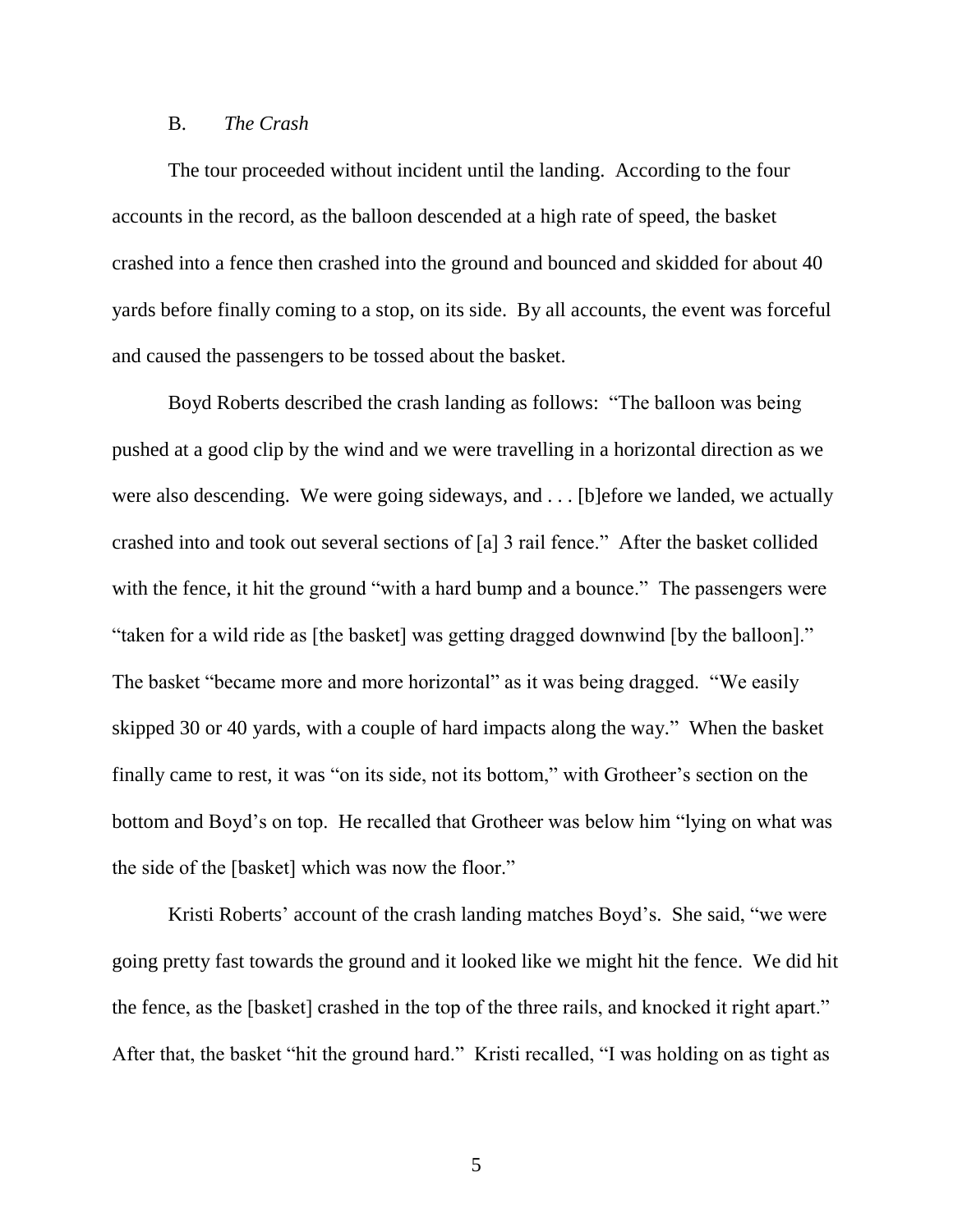I could to the [b]asket, but we were all standing up and it was hard to keep from falling over when we crashed into the ground."

Gallagher described the landing similarly, though not in as much detail. He said the balloon had been "descending more quickly than anticipated" and the "passenger compartment of the balloon made a hard landing, first on a fence, then on the ground." He believed the balloon's descent had been hastened by a "false lift," which he described as a condition where the wind travels faster over the top of the balloon than the rest of the balloon. The faster wind creates lift, but when the wind slows the aircraft can quickly lose altitude unless the pilot adds more heat to the balloon's envelope. In his declaration, Gallagher said he "applied as much heat as possible to the envelope to add buoyancy," but the additional heat was not sufficient to arrest the descent before the balloon hit the fence.

In her deposition, Grotheer said the balloon basket experienced two forceful impacts, first with the fence, then with the ground. She recalled she had been holding on to the metal rod in the basket when it hit the fence, but despite holding on, she was "still sliding." She believed her leg broke upon the second impact—when the balloon hit the ground after the collision with the fence. She described her injury as follows: "The people in the balloon, they were all holding. It was hard. It hit the ground hard. And one woman just came like this (indicating)." Grotheer added, "[a]nd the lady is innocent because even her, she was pushed. She was pushed around by the other people in the basket." Grotheer did not think anyone collided with her after that initial impact with the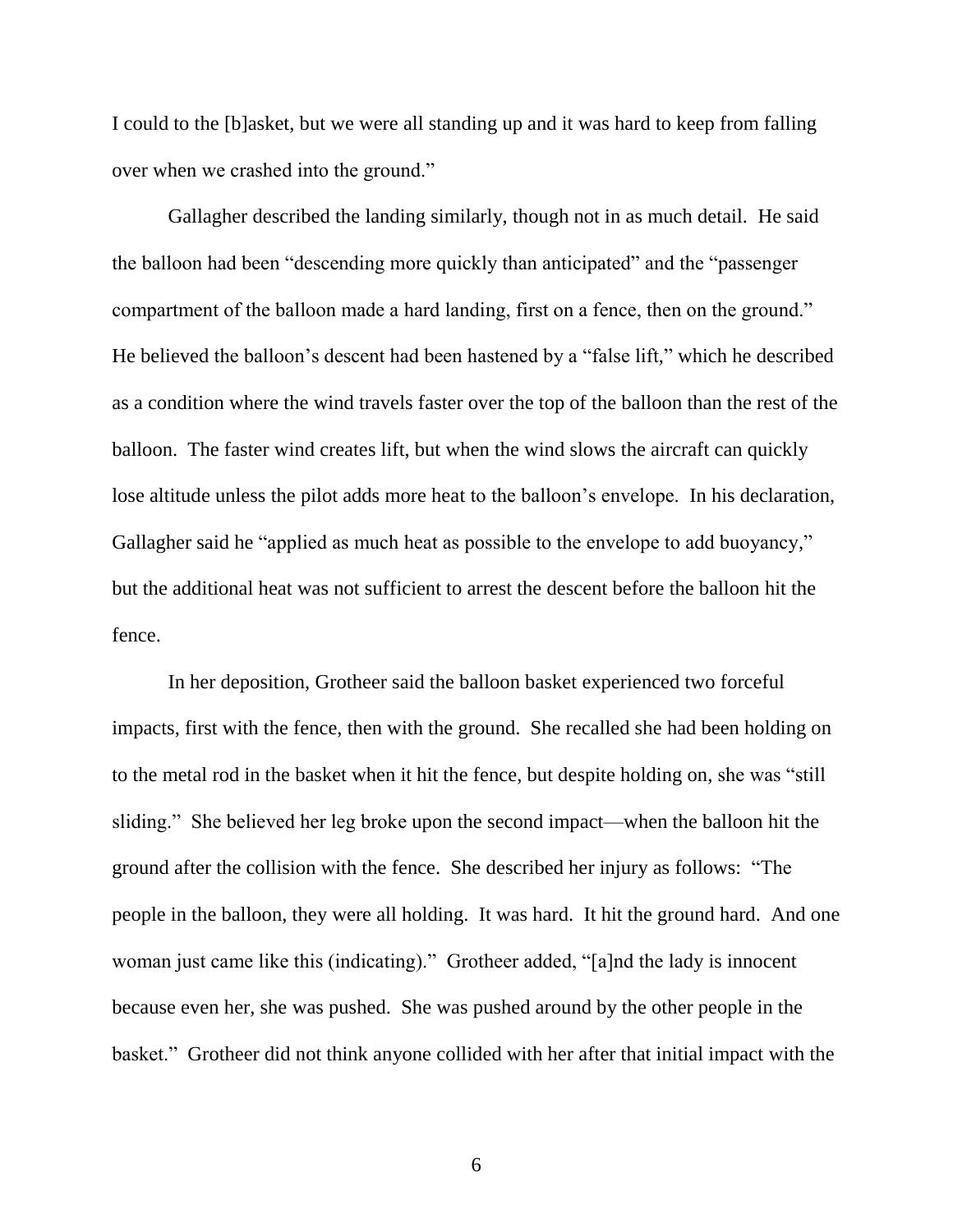ground. She explained, "I just got myself real quick together. [The injury] was just at the beginning."

James Kitchel, Grotheer's expert who has piloted balloons for over 25 years, concluded the cause of the crash landing was Gallagher's "failure to maintain safe control over the 'delta' temperature[,] anticipate changing pressure differentials[,] and counterbalance the effects on the rate of descent." He disagreed with Gallagher's false lift theory, opining instead the balloon had likely simply experienced a wind shear. He believed all Gallagher had to do "to avoid this crash entirely" was add "sufficient heat" to the envelope "before the Balloon was already about to crash."

Kitchel explained that many people perceive ballooning as a gentle, peaceful experience, but in reality, balloon rides "can be violent, high speed events with tragic results." What makes a balloon a risky conveyance is the pilot's inability to directly control the balloon's movement. A pilot can directly control only the balloon's altitude, which is done by managing the amount of heat added to the balloon's envelope. The direction and speed of the wind determines lateral movement. Kitchel stated, "There is no way of steering a Balloon, such as by having a rudder. . . . [A] Balloon pilot never truly knows where the Balloon is going to land. He is at the mercy of the wind speed and direction."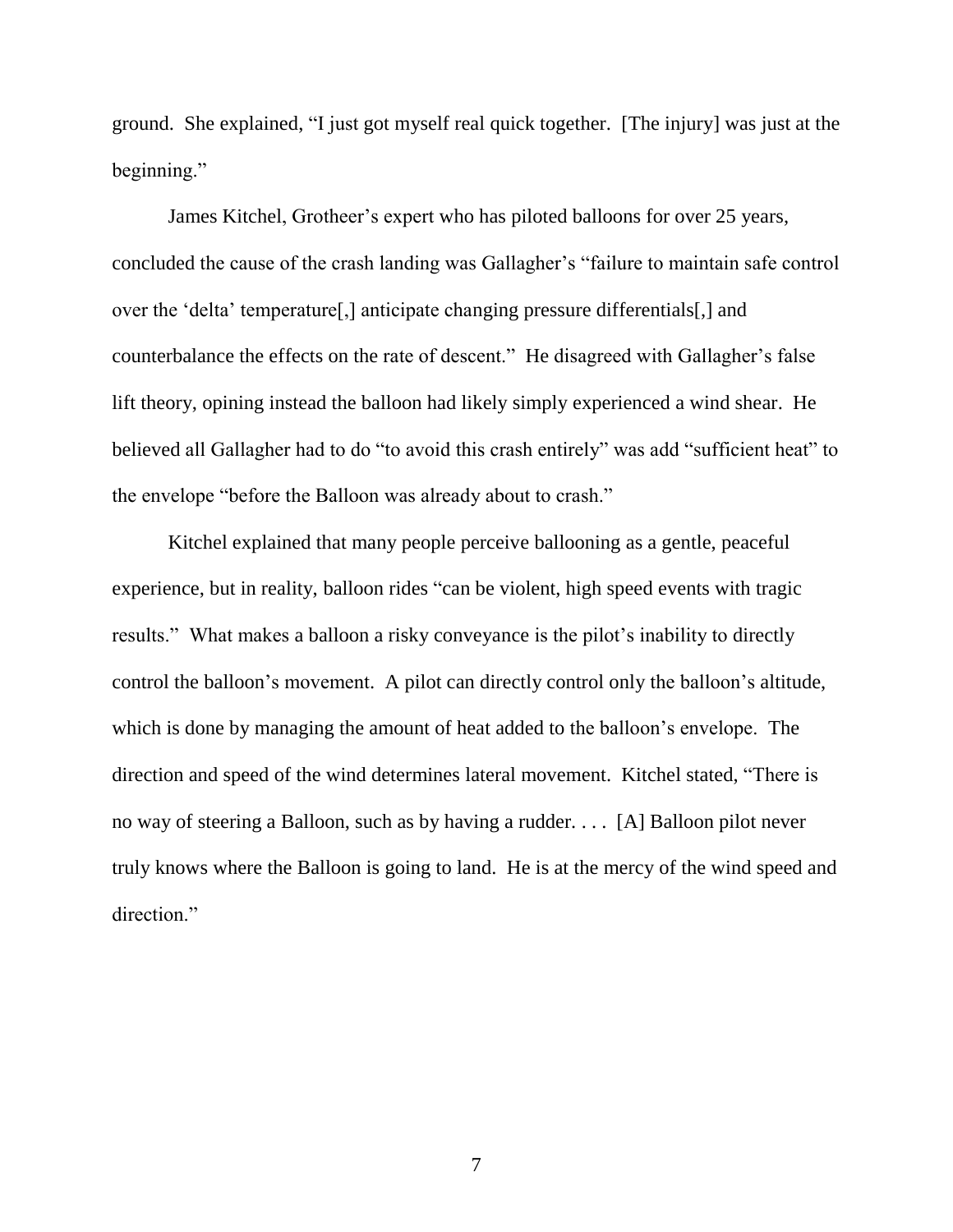Kitchel also opined that the industry standard of care requires a commercial balloon operator to give "at the very least, one detailed safety presentation." According to Kitchel, the Federal Aviation Administration's Balloon Flying Handbook (FAA Handbook) suggests the following safety instructions to prepare passengers for a "firm impact" upon landing: (1) "Stand in the appropriate area of the basket"; (2) "Face the direction of travel"; (3) "Place feet and knees together, with knees bent"; (4) "Hold on tight' in two places"; and (5) "Stay in the basket." Kitchel did not believe any one particular set of instructions was required and he described the FAA Handbook's safe landing procedures as a "good minimum standard."

### C. *The Complaint*

Grotheer's complaint against defendants alleged she was injured when the balloon "crash land[ed] into a fence located on WILSON CREEK property." She alleged her injury was a result of negligent piloting and failure to provide safety instructions. She also alleged Escape is a common carrier and has a duty to ensure the safety of its passengers.

#### D. *The Summary Judgment Motion*

Defendants filed a motion for summary judgment, arguing Grotheer's negligence claim failed as a matter of law because she had assumed the risk of her injury under the primary assumption of risk doctrine. Defendants also sought summary judgment on their liability waiver affirmative defense, claiming Grotheer had expressly waived her right to assert a negligence claim. In opposition, Grotheer argued: (1) the primary assumption of risk doctrine does not apply to common carriers like Escape; (2) the doctrine did not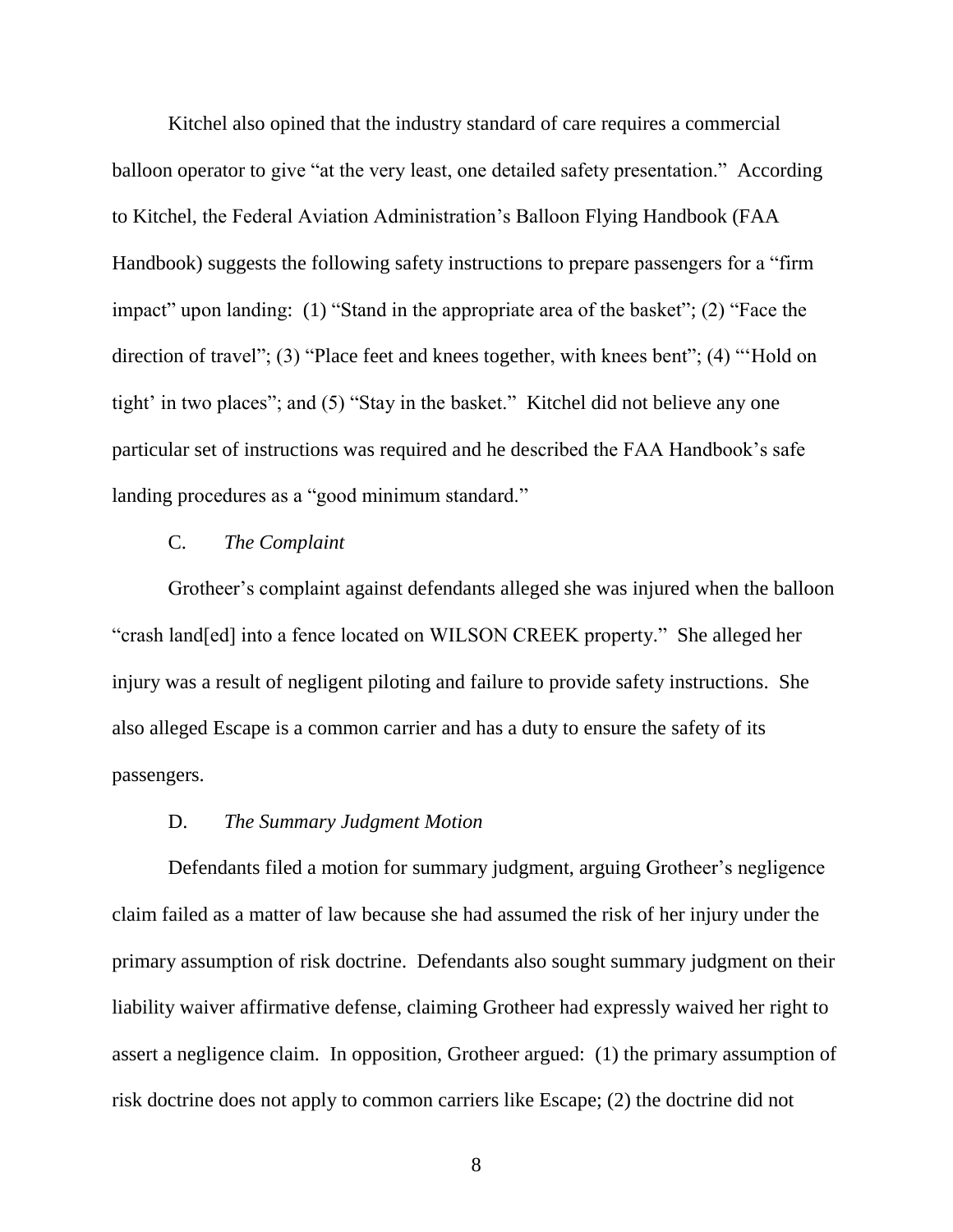relieve Escape and Gallagher of a duty to avoid the crash landing and to provide safety instructions; and (3) the liability waiver was invalid because Escape knew she did not speak English and could not understand it. Grotheer also argued Wilson Creek was vicariously liable for Escape's breach because the two companies were in a "symbiotic business relationship."

After a hearing, the court concluded it was undisputed hot air ballooning is a risky activity that can involve crash landings, Grotheer assumed the risk of injury from a crash landing by voluntarily riding in the balloon, and defendants owed no duty whatsoever to protect her from her injury. The court also concluded Wilson Creek was not vicariously liable for Escape and Gallagher's conduct. However, the court denied the motion for summary judgment on the liability waiver defense, stating, "there is at least an arguable duress in being separated from her son who was her translator at the time and not understanding the circumstances based on the language. I think that's a triable issue of fact." Based on its finding of no duty, the court concluded Grotheer's negligence claim failed as a matter of law, and it entered judgment in favor of defendants.

#### **II**

#### **DISCUSSION**

#### A. *Standard of Review*

A trial court properly grants summary judgment when there are no triable issues of material fact and the moving party is entitled to judgment as a matter of law. (Code Civ. Proc., § 437c, subd. (c).) "The purpose of the law of summary judgment is to provide courts with a mechanism to cut through the parties' pleadings in order to determine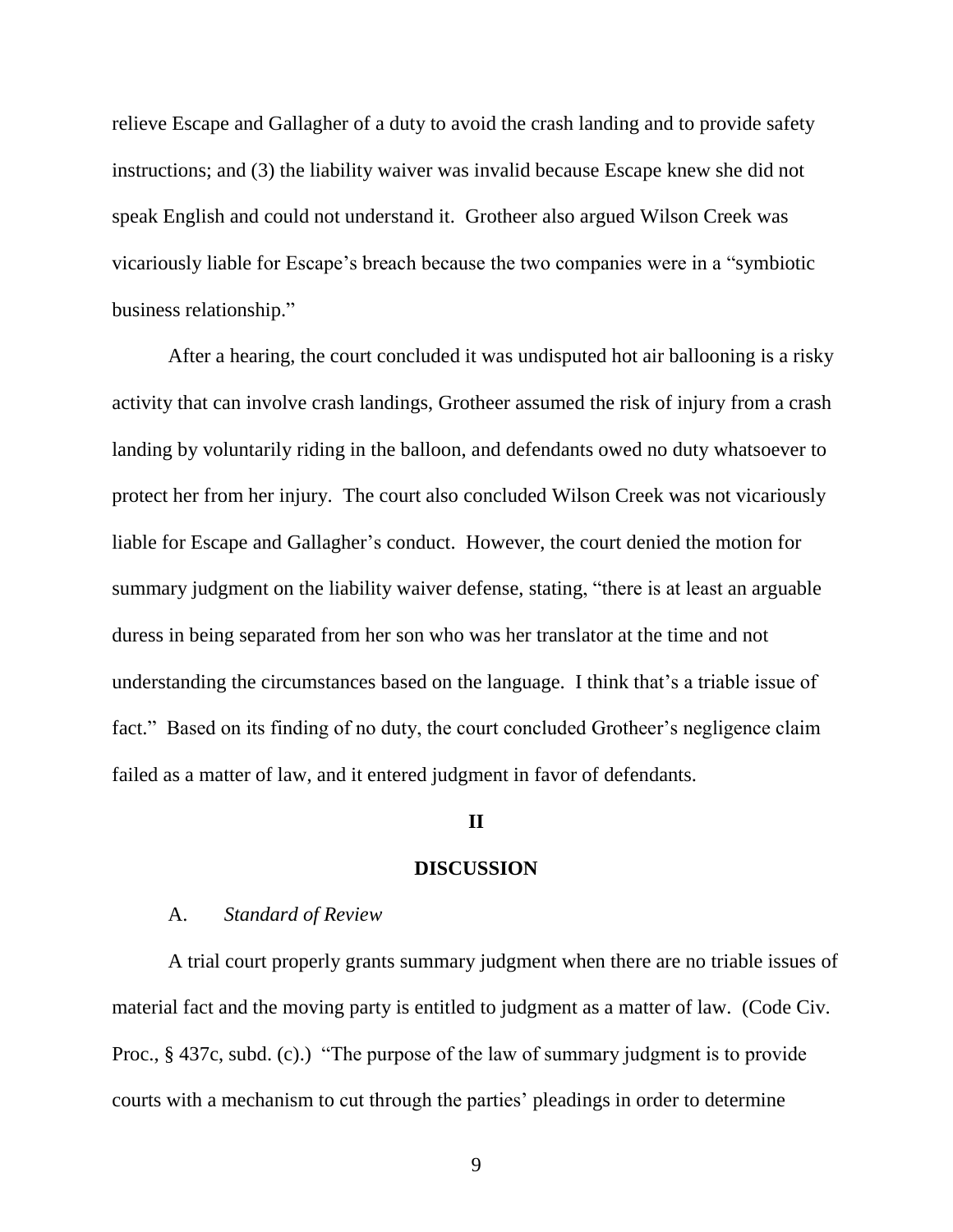whether, despite their allegations, trial is in fact necessary to resolve their dispute." (*Aguilar v. Atlantic Richfield Co.* (2001) 25 Cal.4th 826, 843 (*Aguilar*).)

A defendant who moves for summary judgment bears the initial burden to show the action has no merit—that is, "one or more elements of the cause of action, even if not separately pleaded, cannot be established, or that there is a complete defense to that cause of action." (Code Civ. Proc., § 437c, subds. (a), (p)(2).) Once the defendant meets this initial burden of production, the burden shifts to the plaintiff to demonstrate the existence of a triable issue of material fact. (*Aguilar*, *supra*, 25 Cal.4th at pp. 850-851.) "From commencement to conclusion, the moving party defendant bears the burden of persuasion that there is no triable issue of material fact and that the defendant is entitled to judgment as a matter of law." (*Laabs v. Southern California Edison Co.* (2009) 175 Cal.App.4th 1260, 1268-1269.) We review the trial court's ruling on a summary judgment motion de novo, liberally construing the evidence in favor of the party opposing the motion and resolving all doubts about the evidence in favor of the opponent. (*Miller v. Department of Corrections* (2005) 36 Cal.4th 446, 460.) We consider all of the evidence the parties offered in connection with the motion, except that which the court properly excluded.**<sup>1</sup>** (*Merrill v. Navegar, Inc.* (2001) 26 Cal.4th 465, 476.)

 $\overline{a}$ 

**<sup>1</sup>** Without supporting argument, Grotheer claims the trial court abused its discretion in refusing to consider her objections to defendants' evidence, and her responses to defendants' objections to her evidence, on the ground they were untimely filed on the day of the hearing. We will not consider this claim, however, because Grotheer has not explained why any of her objections or responses had merit, or how she was prejudiced by the court's failure to consider them. (*City of Santa Maria v. Adam*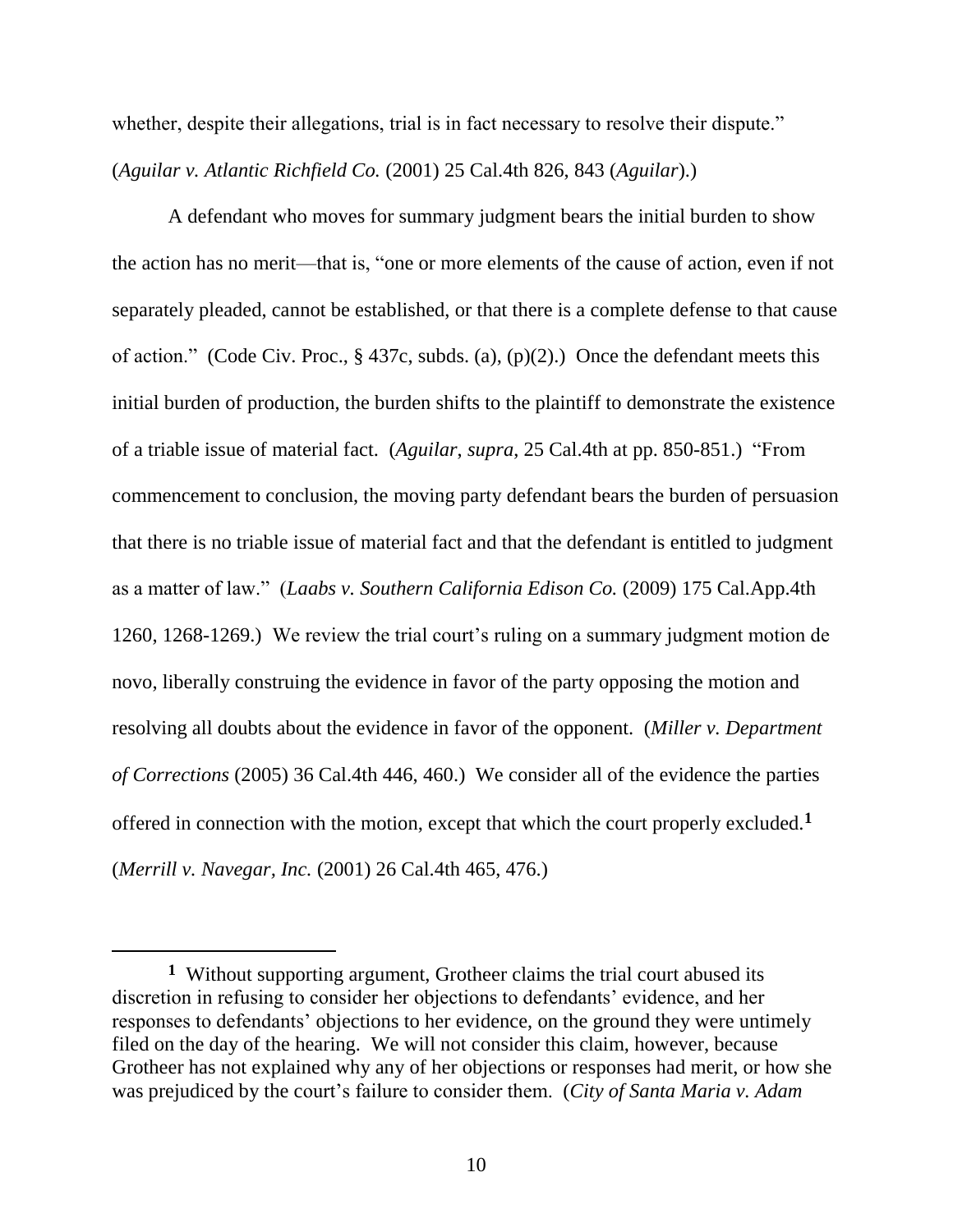# B. *Escape Is Not a Common Carrier and Did Not Owe Grotheer a Heightened Duty to Ensure Her Safe Carriage*

Grotheer claims Escape is a common carrier and therefore owed its passengers a heightened duty of care to ensure their safe carriage during the balloon tour. We conclude a hot air balloon operator like Escape is not a common carrier as a matter of law.

In general, every person owes a duty to exercise "reasonable care for the safety of others," however, California law imposes a heightened duty of care on operators of transportation who qualify as "common carriers" to be as diligent as possible to protect the safety of their passengers. (Civ. Code, §§ 1714, subd. (a), 2100, 2168.) "A carrier of persons for reward must use the utmost care and diligence for their safe carriage, must provide everything necessary for that purpose, and must exercise to that end a reasonable degree of skill." (Civ. Code, § 2100.) Contrary to Escape's contention, it is necessary to resolve whether Escape is a common carrier because the heightened duty of care in Civil Code section 2100 precludes the application of the primary assumption of risk doctrine. (*Nalwa v. Cedar Fair, L.P.* (2012) 55 Cal.4th 1148, 1161 (*Nalwa*).)

Whether a hot air balloon operator is a common carrier is an issue of first impression in California.**<sup>2</sup>** It is also a question of law, as the material facts regarding

 $\overline{a}$ 

<sup>(2012) 211</sup> Cal.App.4th 266, 287 ["we may disregard conclusory arguments that . . . fail to disclose [appellant's] reasoning"].)

**<sup>2</sup>** The only published case addressing the issue is *Balloons Over the Rainbow, Inc. v. Dir. of Revenue* (Mo. 2014) 427 S.W.3d 815, where a hot air balloon operator argued it was a common carrier under Missouri law for tax purposes. The Supreme Court of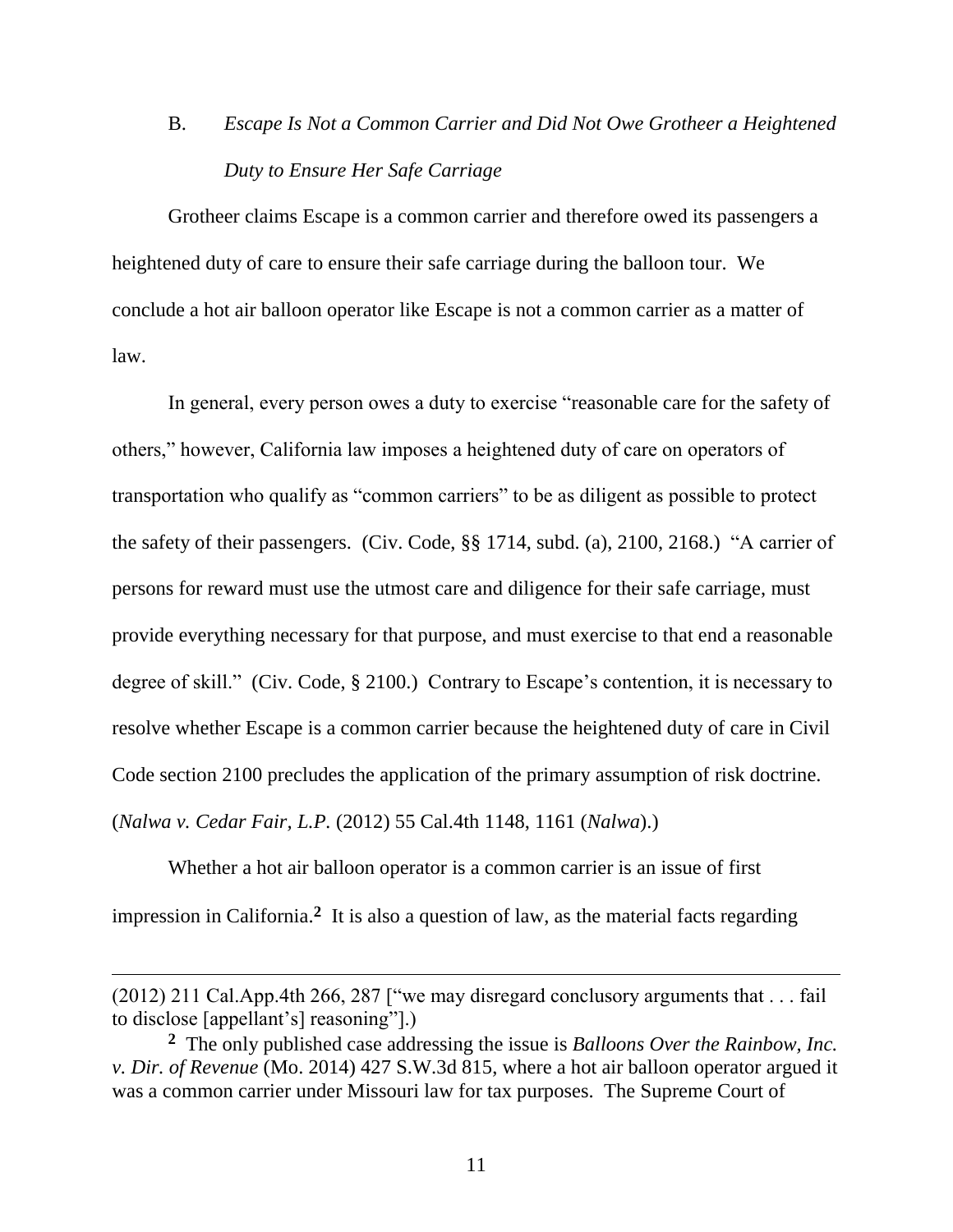Escape's operations are not in dispute.**<sup>3</sup>** (*Huang v. Bicycle Casino, Inc.* (2016) 4 Cal.App.5th 329, 339 (*Huang*).)

A common carrier of persons is anyone "who offers to the public to carry persons." (Civ. Code, § 2168.) The Civil Code treats common carriers differently depending on whether they act gratuitously or for reward. (*Gomez v. Superior Court* (2005) 35 Cal.4th 1125, 1130 (*Gomez*).) "A carrier of persons without reward must use ordinary care and diligence for their safe carriage." (Civ. Code, § 2096.) But "[c]arriers of persons for reward have long been subject to a heightened duty of care." (*Gomez*, at p. 1128.) Such carriers "must use the utmost care and diligence for [passengers'] safe carriage, must provide everything necessary for that purpose, and must exercise to that end a reasonable degree of skill." (Civ. Code, § 2100; accord, *Gomez*, at p. 1130.) While common carriers are not insurers of their passengers' safety, they are required "'to do all that human care, vigilance, and foresight reasonably can do under the circumstances.'" (*Squaw Valley Ski Corp. v. Superior Court* (1992) 2 Cal.App.4th 1499, 1507.) This duty originated in English common law and is "based on a recognition that the privilege of

Missouri upheld the administrative hearing commissioner's determination the operator was not a common carrier because it exercised discretion regarding which passengers to fly and therefore did not "carry all people indifferently," as the statutory definition required. (*Id.* at pp. 825-827.)

 $\overline{a}$ 

<sup>3</sup> Escape claims it stipulated to being a common carrier in its motion for summary judgment. Actually, Escape stated was it was not "controvert[ing] at [that] time the assertion that it is a common carrier." But even if it had so stipulated, we are not bound by agreements that amount to conclusions of law. (E.g., *People v. Singh* (1932) 121 Cal.App. 107, 111.)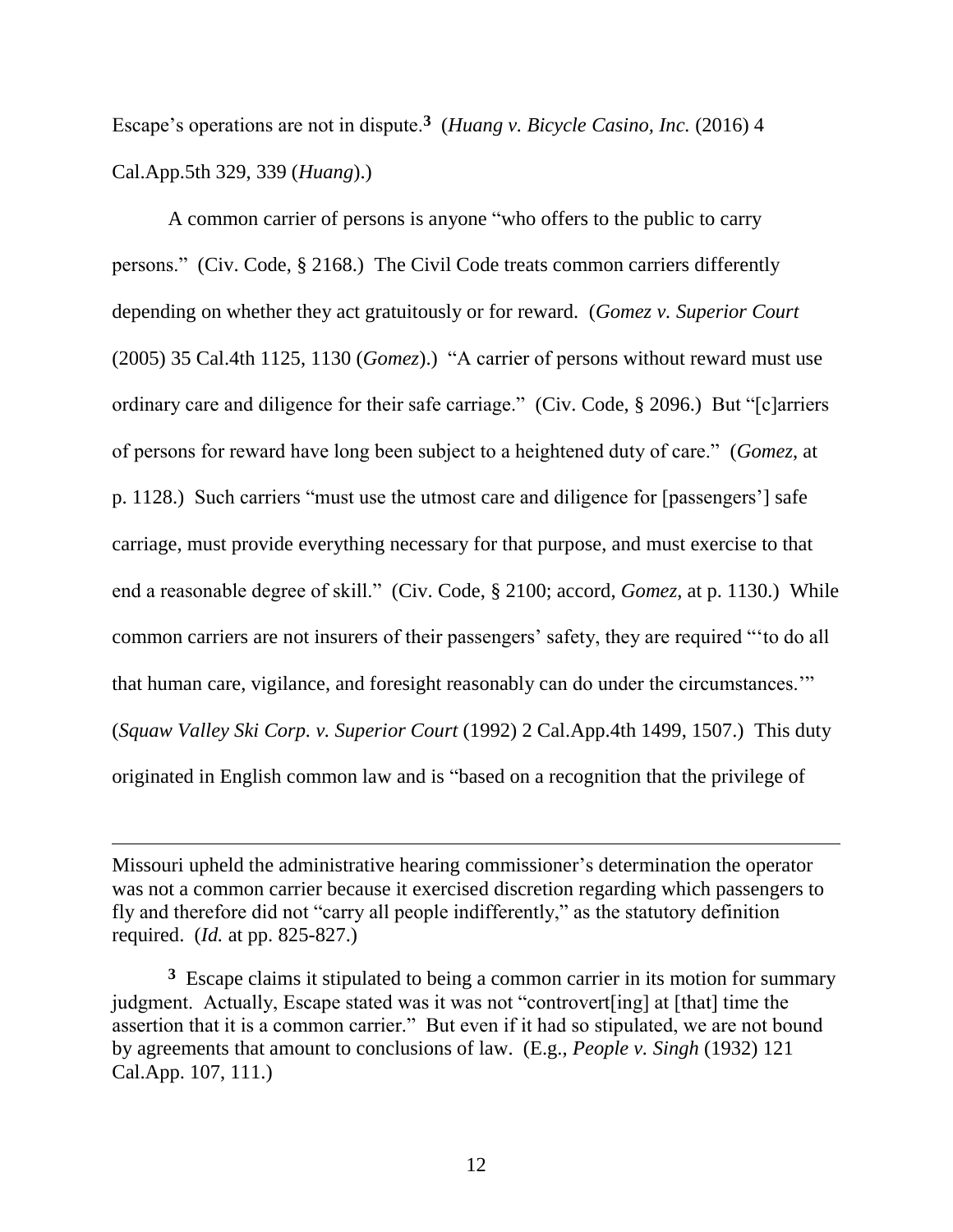serving the public as a common carrier necessarily entails great responsibility, requiring common carriers to exercise a high duty of care towards their customers." (*Ibid*.)

Common carrier status emerged in California in the mid-nineteenth century as a narrow concept involving stagecoaches hired purely for transportation. (*Gomez*, *supra*, 35 Cal.4th at p. 1131.) Over time, however, the concept expanded to include a wide array of recreational transport like scenic airplane and railway tours, ski lifts, and roller coasters. (*Id.* at pp. 1131-1136.) This expansion reflects the policy determination that a passenger's purpose, be it recreation, thrill-seeking, or simply conveyance from point A to B, should not control whether the operator should bear a higher duty to protect the passenger. (*Id*. at p. 1136.)

In *Gomez*, the California Supreme Court concluded roller coasters are common carriers, despite their purely recreational purpose, because they are "operated in the expectation that thousands of patrons, many of them children, will occupy their seats" and are "held out to the public to be safe." (*Gomez, supra*, 35 Cal.4th at p. 1136.) As with other recreational transportation like ski lifts, airplanes, and trains, "the lives and safety of large numbers of human beings" are entrusted to the roller coaster operator's "diligence and fidelity." (*Ibid*., quoting *Treadwell v. Whittier* (1889) 80 Cal. 574, 591.)

Despite the consistent trend toward broadening the common carrier definition to include recreational vehicles, almost a decade after *Gomez* the California Supreme Court refused to apply the heightened duty of care to operators of bumper cars, finding them "dissimilar to roller coasters in ways that disqualify their operators as common carriers." (*Nalwa*, *supra*, 55 Cal.4th at p. 1161.) Crucial to the analysis in *Nalwa* was that bumper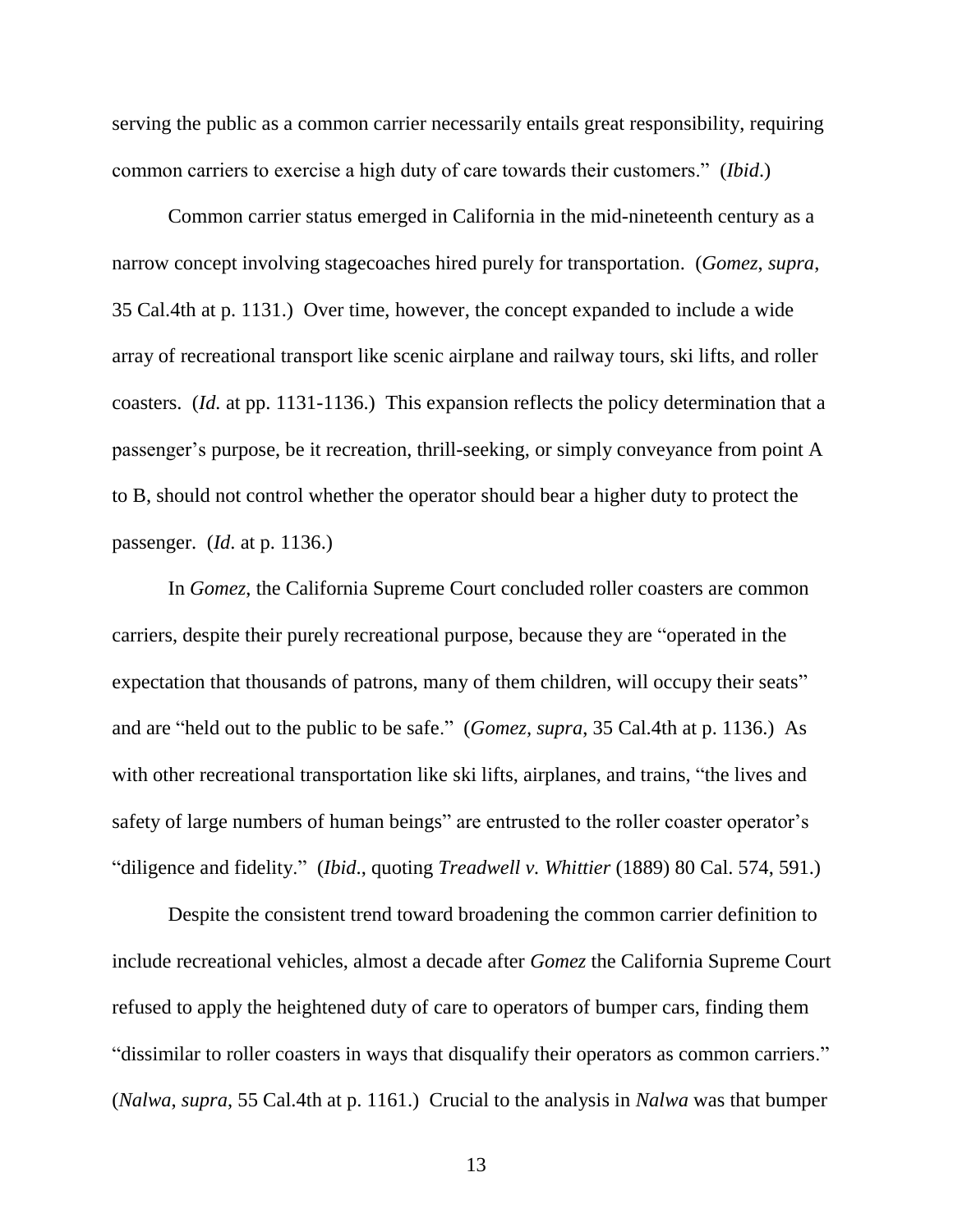car riders "exercise independent control over the steering and acceleration," whereas roller coaster riders "ha[ve] no control over the elements of thrill of the ride; the amusement park predetermines any ascents, drops, accelerations, decelerations, turns or twists of the ride." (*Ibid.*) This difference in control convinced the court that "[t]he rationale for holding the operator of a roller coaster to the duties of a common carrier for reward—that riders, *having delivered themselves into the control of the operator*, are owed the highest degree of care for their safety—simply does not apply to bumper car riders' safety from the risks inherent in bumping." (*Ibid.*, italics added.)

This precedent teaches that the key inquiry in the common carrier analysis is whether passengers expect the transportation to be safe because the operator is reasonably capable of controlling the risk of injury. (*Gomez*, *supra*, 35 Cal.4th at p. 1136; *Nalwa*, *supra*, 55 Cal.4th at p. 1161.) While a bumper car rider maintains a large degree of control over the car's speed and direction, a roller coaster rider recognizes the thrills and unpredictability of the ride are manufactured for his amusement by an operator who in reality maintains direct control over the coaster's speed and direction at all times. (*Gomez*, at p. 1136.) As our high court explained, the roller coaster rider "'expects to be surprised and perhaps even frightened, but not hurt.'" (*Ibid*.)

It is in this critical regard we find a hot air balloon differs from those recreational vehicles held to a common carrier's heightened duty of care. Unlike operators of roller coasters, ski lifts, airplanes, and trains, balloon pilots do not maintain direct and precise control over the speed and direction of the balloon. A pilot directly controls only the balloon's altitude, by monitoring the amount of heat added to the balloon's envelope. A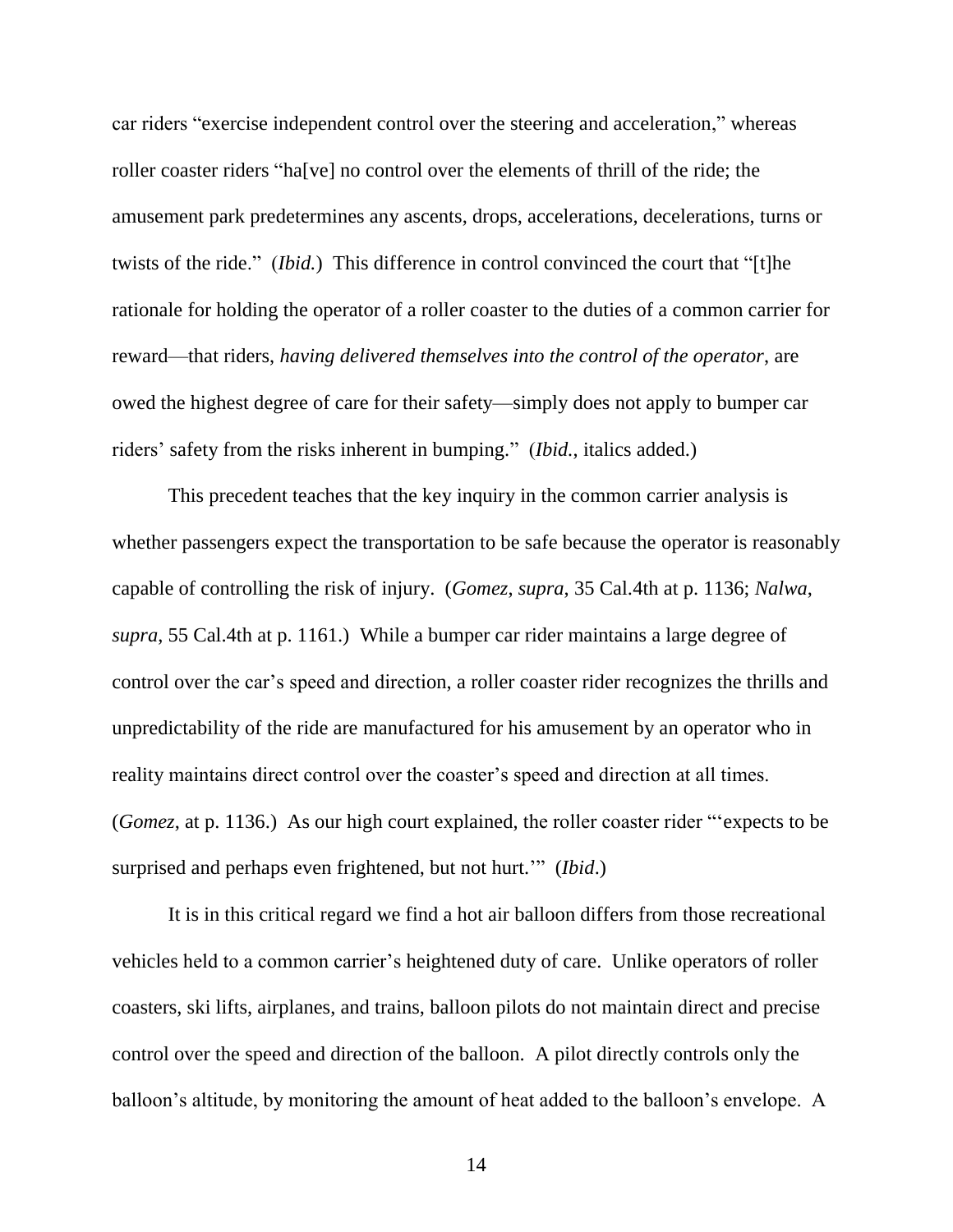pilot has no direct control over the balloon's latitude, which is determined by the wind's speed and direction. A balloon's lack of power and steering poses risks of mid-air collisions and crash landings, making ballooning a risky activity. (See *Hulsey v. Elsinore Parachute Center* (1985) 168 Cal.App.3d 333, 345-346 [hot air ballooning "involve<sup>[s]</sup> a risk of harm to persons or property" because pilots cannot "direct their paths of travel . . . [or] land in small, targeted areas"]; Dylan P. Kletter, *Negligence in the (Thin) Air: Understanding the Legal Relationship Between Outfitters and Participants in High Risk Expeditions Through Analysis of the 1996 Mount Everest Tragedy* (2008) 40 Conn.

L.Rev. 769, 772 ["hot air ballooning" is a "high-risk activity"].) As Kitchel, Grotheer's expert, put it, a balloon pilot "is at the mercy of the wind speed and direction." (See Holt, *On a Wind and a Prayer* (1997) 83 A.B.A.J. 94, 95 ["winds . . . can transform a wondrous journey into a life-or-death struggle"].)

The mere existence of risk is not sufficient to disqualify a vehicle as a common carrier, however. Roller coasters, ski lifts, airplanes, and trains all pose "inherent dangers owing to speed or mechanical complexities." (*Gomez, supra*, 35 Cal.4th at p. 1136.) But there is a significant difference between the dangers of riding those conveyances and the dangers involved in ballooning. The former can be virtually eliminated through engineering design and operator skill, whereas the latter cannot be mitigated without altering the fundamental nature of a balloon.

Operators of roller coasters, ski lifts, airplanes, and trains can take steps to make their conveyances safer for passengers without significantly altering the transportation experience. For example, roller coaster operators can invest in state of the art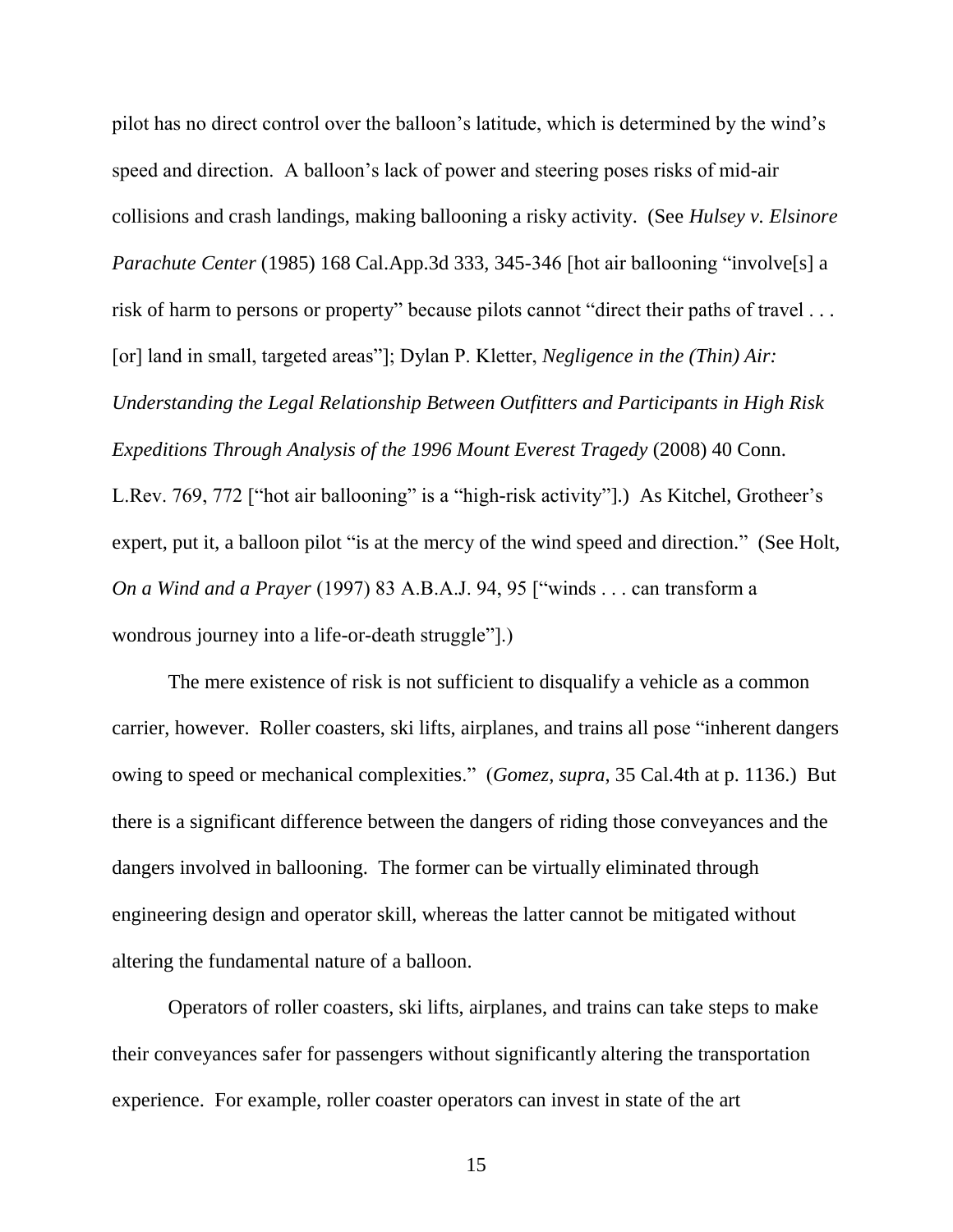construction materials and control devices or task engineers with designing a ride that provides optimal thrills without sacrificing passenger safety. With a balloon, on the other hand, safety measures and pilot training go only so far toward mitigating the risk of midair collisions and crash landings. The only way to truly eliminate those risks is by adding power and steering to the balloon, thereby rendering vestigial the very aspect of the aircraft that makes it unique and desirable to passengers.

Because no amount of pilot skill can completely counterbalance a hot air balloon's limited steerability, ratcheting up the degree of care a tour company must exercise to keep its passengers safe would require significant changes to the aircraft and have a severe negative impact on the ballooning industry. For that reason, we conclude Escape is not a common carrier as a matter of law.

## C. *The Trial Court Incorrectly Determined Escape Owed Grotheer No Duty of Care*

Having concluded a hot air balloon company does not owe its passengers a heightened duty of care, we must decide whether Escape owed Grotheer *any* duty of care to protect her from her injury. Grotheer claims Escape and Gallagher had a duty to safely pilot the balloon and to provide safety instructions. Escape contends it owed neither duty under the primary assumption of risk doctrine. We analyze each separately.

#### 1. *Balloon piloting and primary assumption of risk*

Grotheer alleges her injury was caused in part by Gallagher's subpar piloting. Her expert opined the cause of the crash was Gallagher's failure to control the speed and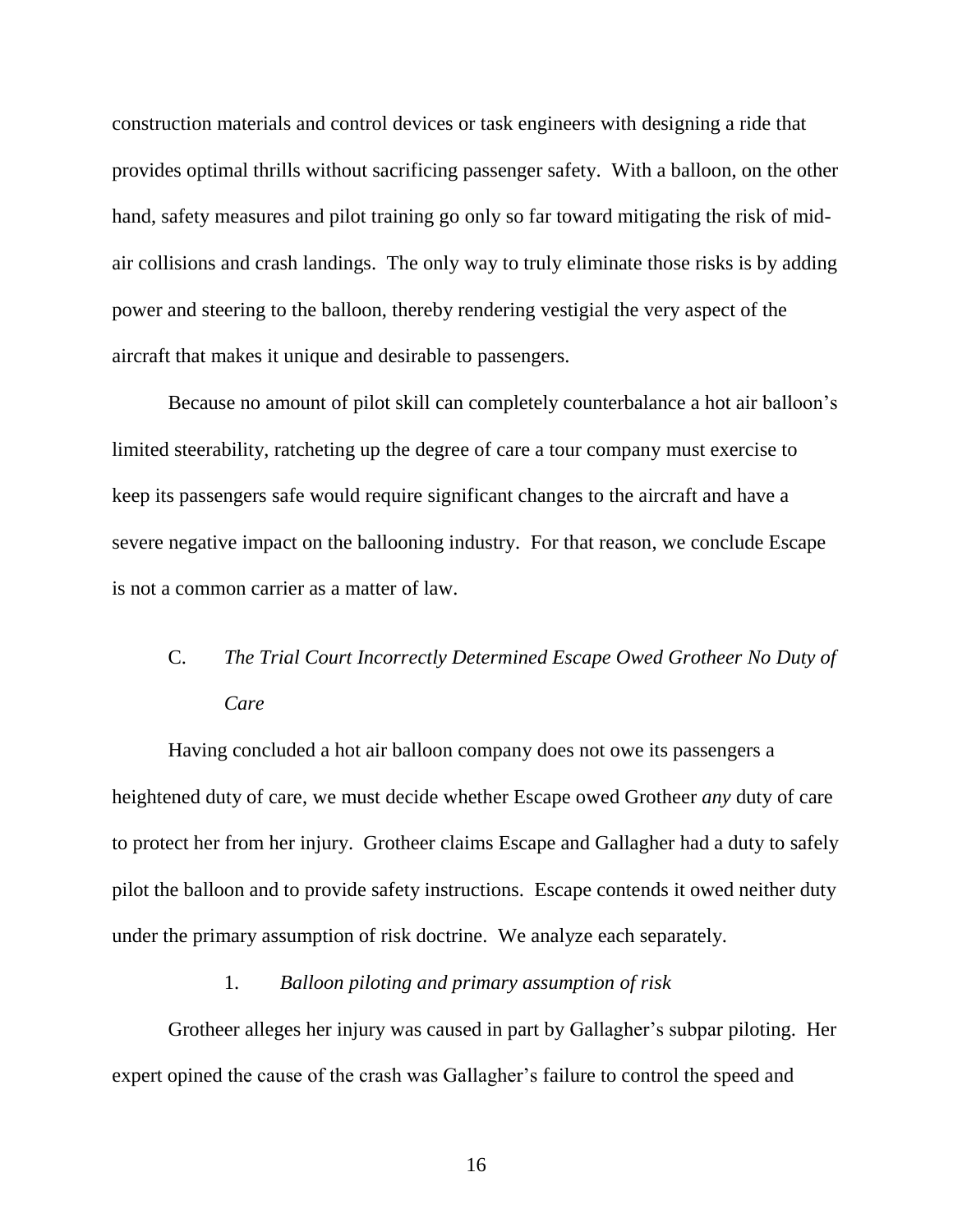direction of the balloon's descent by anticipating changing pressure differentials and maintaining the proper amount of heat in the balloon's envelope. According to Kitchel, Gallagher could have avoided the crash entirely by "adding sufficient heat . . . in a timely manner."

"'Although persons generally owe a duty of due care not to cause an unreasonable risk of harm to others . . . , some activities . . . are inherently dangerous," such that "[i]mposing a duty to mitigate those inherent dangers could alter the nature of the activity or inhibit vigorous participation.'" (*Nalwa*, *supra*, 55 Cal.4th at p. 1154.) Primary assumption of risk is a doctrine of limited duty "developed to avoid such a chilling effect." (*Ibid.*) If it applies, the operator is not obligated to protect its customers from the "inherent risks" of the activity. (*Id.* at p. 1162.)

"'Primary assumption of risk is merely another way of saying no duty of care is owed as to risks inherent in a given sport or activity. The overriding consideration in the application of this principle is to avoid imposing a duty which might chill vigorous participation in the sport and thereby alter its fundamental nature.'" (*Jimenez v. Roseville City School Dist.* (2016) 247 Cal.App.4th 594, 601.) "Although the doctrine is often applied as between sports coparticipants, it defines the duty owed as between persons engaged in any activity involving inherent risks." (*Ibid.*) The doctrine applies to any activity "done for enjoyment or thrill . . . [that] involves a challenge containing a potential risk of injury." (*Record v. Reason* (1999) 73 Cal.App.4th 472, 482; see *Beninati v. Black Rock City, LLC* (2009) 175 Cal.App.4th 650, 658 [by attending Burning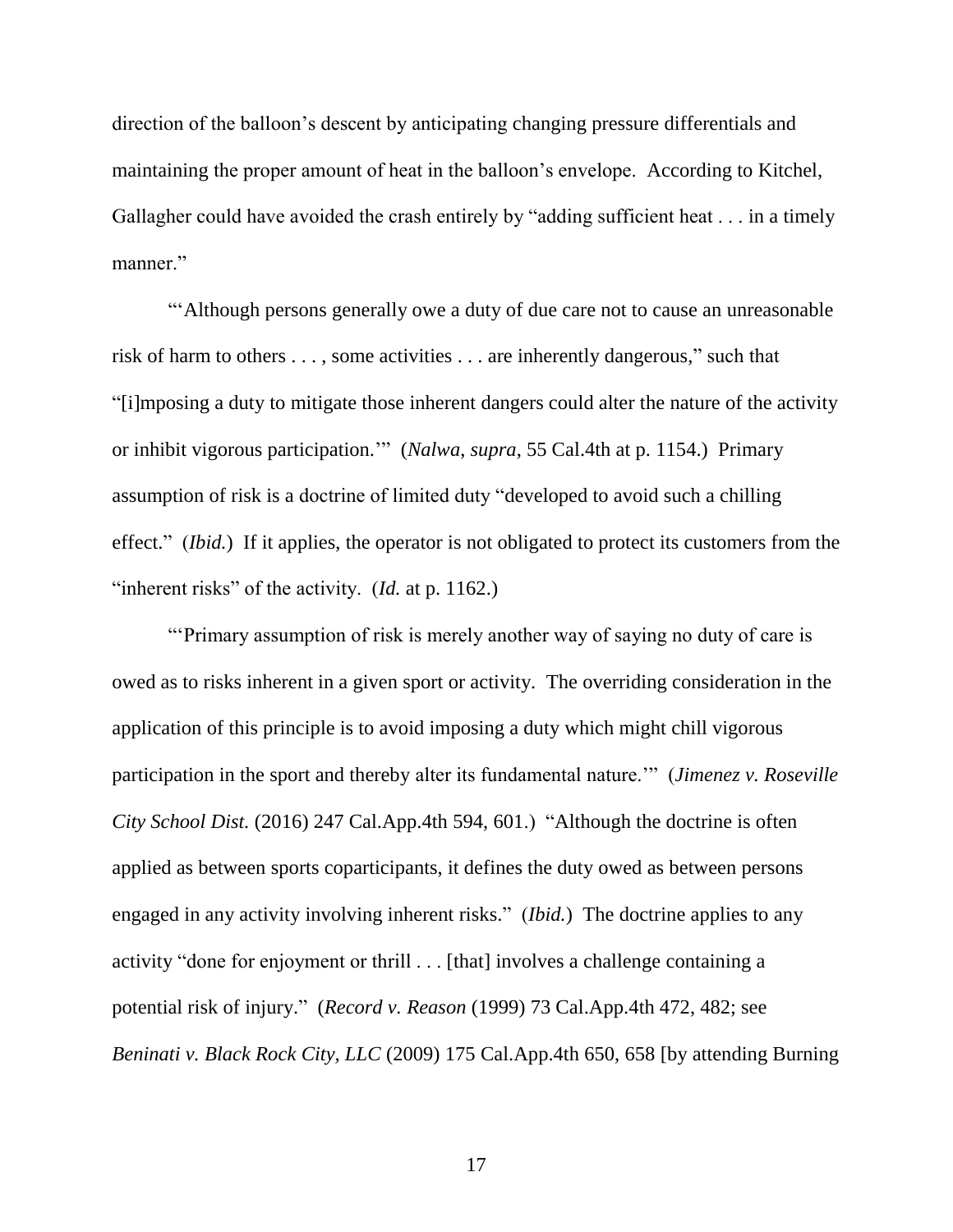Man festival plaintiff assumed risk of being burned during ritual burning of eponymous effigy].)

The test is whether the activity "'involv[es] an inherent risk of injury to voluntary participants . . . where the risk cannot be eliminated without altering the fundamental nature of the activity.'" (*Nalwa*, *supra*, 55 Cal.4th at p. 1156.) As we concluded above in the section on common carriers, a balloon's limited steerability creates risks of mid-air collisions and crash landings. Moreover, those risks cannot be mitigated except by adding power and steering, which would fundamentally alter the free-floating nature of a balloon, turning it into a dirigible. **4** "[T]he excitement of [ballooning] is that you never know exactly where you're going to land . . . It's taking something that is unsteerable and trying to steer it. That's the challenge." (Holt, *On a Wind and a Prayer, supra*, 83 A.B.A.J. at pp. 94-95; cf. *Nalwa*, *supra*, 55 Cal.4th at pp. 1157-1158 [refusing to impose liability on bumper car operators for injuries caused in collisions as doing so would have the effect of "decreasing the speed—and ultimately the fun—of the ride"].)

We therefore hold the doctrine applies to crash landings caused by the failure to safely steer a hot air balloon. We further hold Grotheer's claim of pilot error falls under the primary assumption of risk doctrine because the claim goes to the core of what makes balloon landings inherently risky—the challenge of adjusting the balloon's vertical movement to compensate for the unexpected changes in horizontal movement. As a

**<sup>4</sup>** The term "dirigible" literally means "steerable." It comes from the Latin verb *dirigere*, meaning "to direct," and refers to lighter-than-air aircraft capable of being steered, like blimps and zeppelins. (Webster's 3d New Internat. Dict. (1993) p. 642.)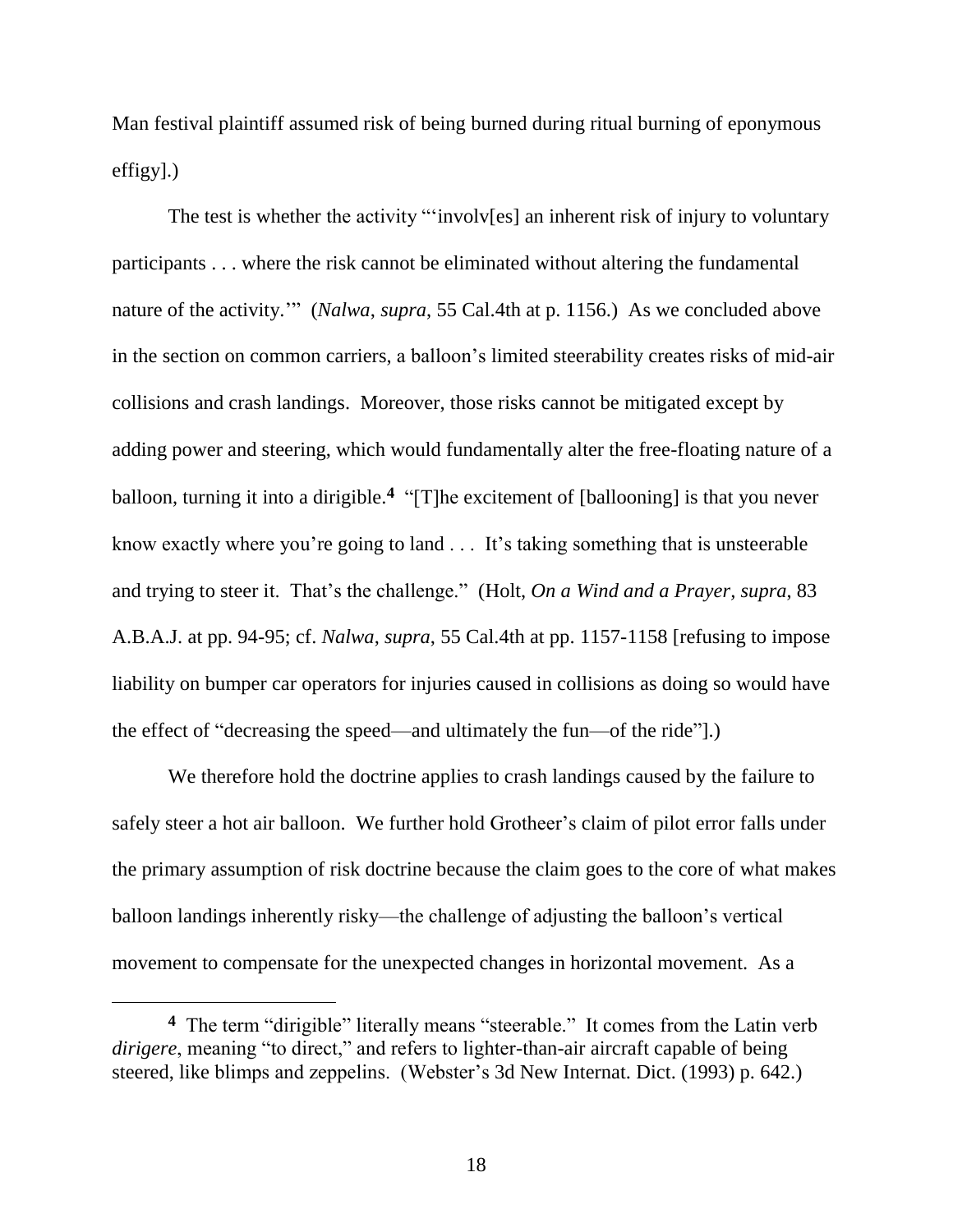result, Escape had no legal duty to protect Grotheer from crash landings caused by its pilot's failure to safely manage the balloon's descent.

To avoid this outcome, Grotheer alleged Gallagher's piloting was not only negligent, but grossly negligent, thereby *increasing* the inherent risk of crash landing. Grotheer is correct the primary assumption of risk does not eliminate an operator's duty to refrain from engaging in reckless conduct that "unreasonably increase[s] the risks of injury beyond those inherent in the activity." (*Nalwa*, *supra*, 55 Cal.4th at p. 1162.) However, she has provided no evidence Gallagher's piloting fell so outside the range of ordinary it unreasonably increased the inherent risk of crash landing.

Gross negligence is a want of even scant care or an extreme departure from the ordinary standard of conduct. (*City of Santa Barbara v. Superior Court* (2007) 41 Cal.4th 747, 754.) In this context, such extreme conduct might be, for example, launching without sufficient fuel, in bad weather, or near electrical towers; using unsafe or broken equipment; or overloading the passenger basket. In the absence of evidence of such conduct, we hold the primary assumption of risk doctrine bars Grotheer's piloting claim.

Grotheer compares Gallagher's piloting to the conduct of the skier defendant in *Mammoth Mountain Ski Area v. Graham* (2006) 135 Cal.App.4th 1367 (*Mammoth Mountain*), but the analogy is inapt. In *Mammoth Mountain*, a snowboarding instructor was injured when he collided with a skier who had stopped mid-slope to throw snowballs at his brother. The court reversed summary judgment granted on the basis of primary assumption of risk, concluding there was a factual issue as to whether the skier's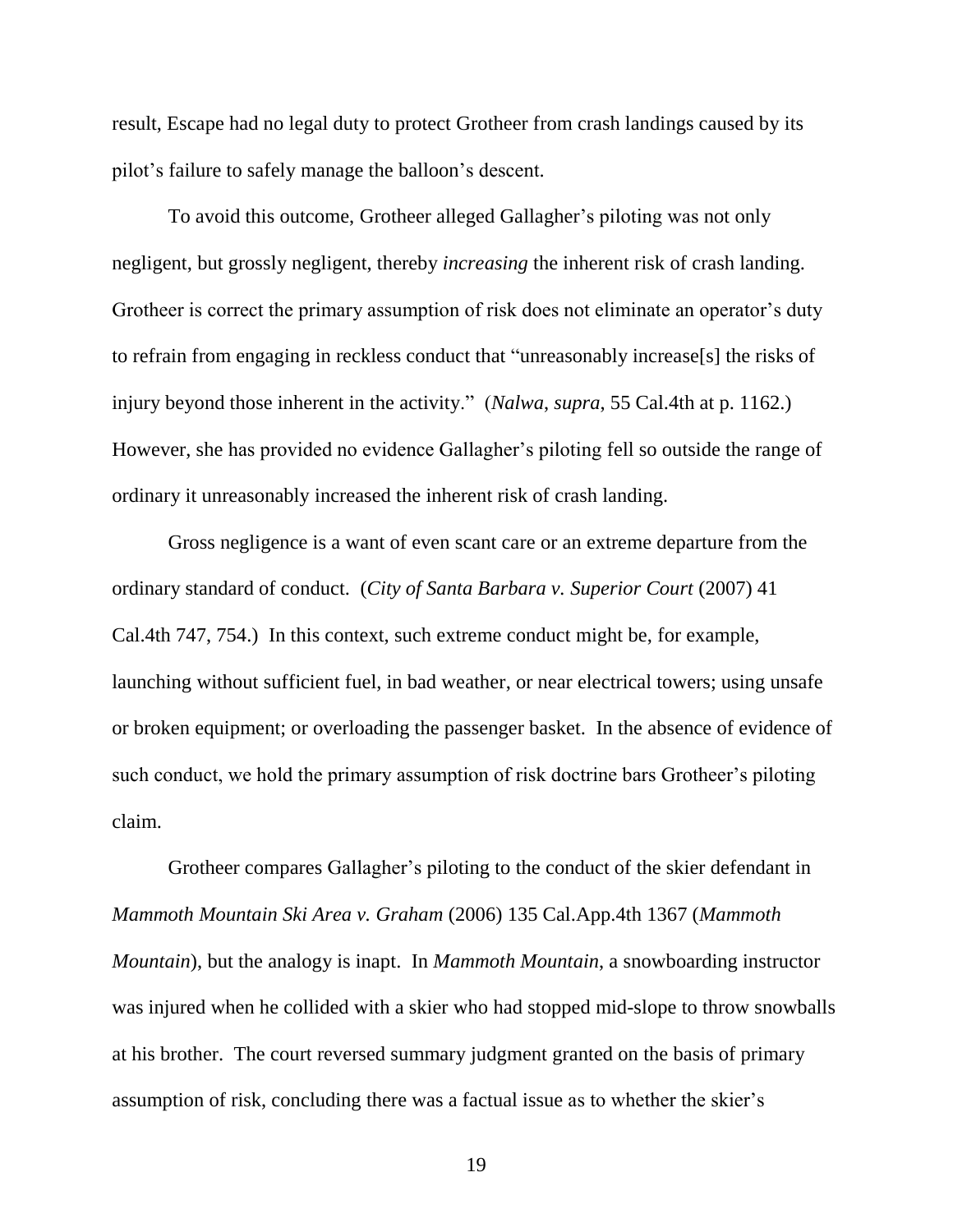behavior was so "outside the range of ordinary activity involved in the sport of snowboarding" that it increased the inherent risk of colliding with others on the slope. (*Id.* at pp. 1373-1374.) Gallagher's alleged failure to control the balloon's descent is nothing like the skier's conduct in *Mammoth Mountain*. Skiing does not entail throwing snowballs, whereas managing speed and direction in the face of changing wind conditions is the principal challenge in ballooning. As a result, the failure to surmount that challenge falls squarely within the range of ordinary activity for ballooning.

# 2. *Safety instructions and the duty to take reasonable steps to minimize inherent risks*

Grotheer also claims her injury was caused, at least in part, by Escape's failure to give safety instructions. The trial court rejected this theory of liability when it concluded ballooning was an inherently risky activity and, as a result, Escape owed Grotheer no duty at all to protect her from injury. We conclude that ruling was too broad. Under *Knight*, even an operator of an inherently risky activity owes a duty to take reasonable steps to minimize those inherent risks, if doing so would not fundamentally alter the activity. (*Knight*, *supra*, 3 Cal.4th at p. 317.) As we explain, instructing passengers on safe landing procedures takes little time and effort, and can minimize the risk of passenger injury in the event of a rough landing.

The primary assumption of risk doctrine is limited to those steps or safety measures that would have a deleterious effect on recreational activities that are, by nature, inherently dangerous. (*Record v. Reason*, *supra*, 73 Cal.App.4th at pp. 484-485;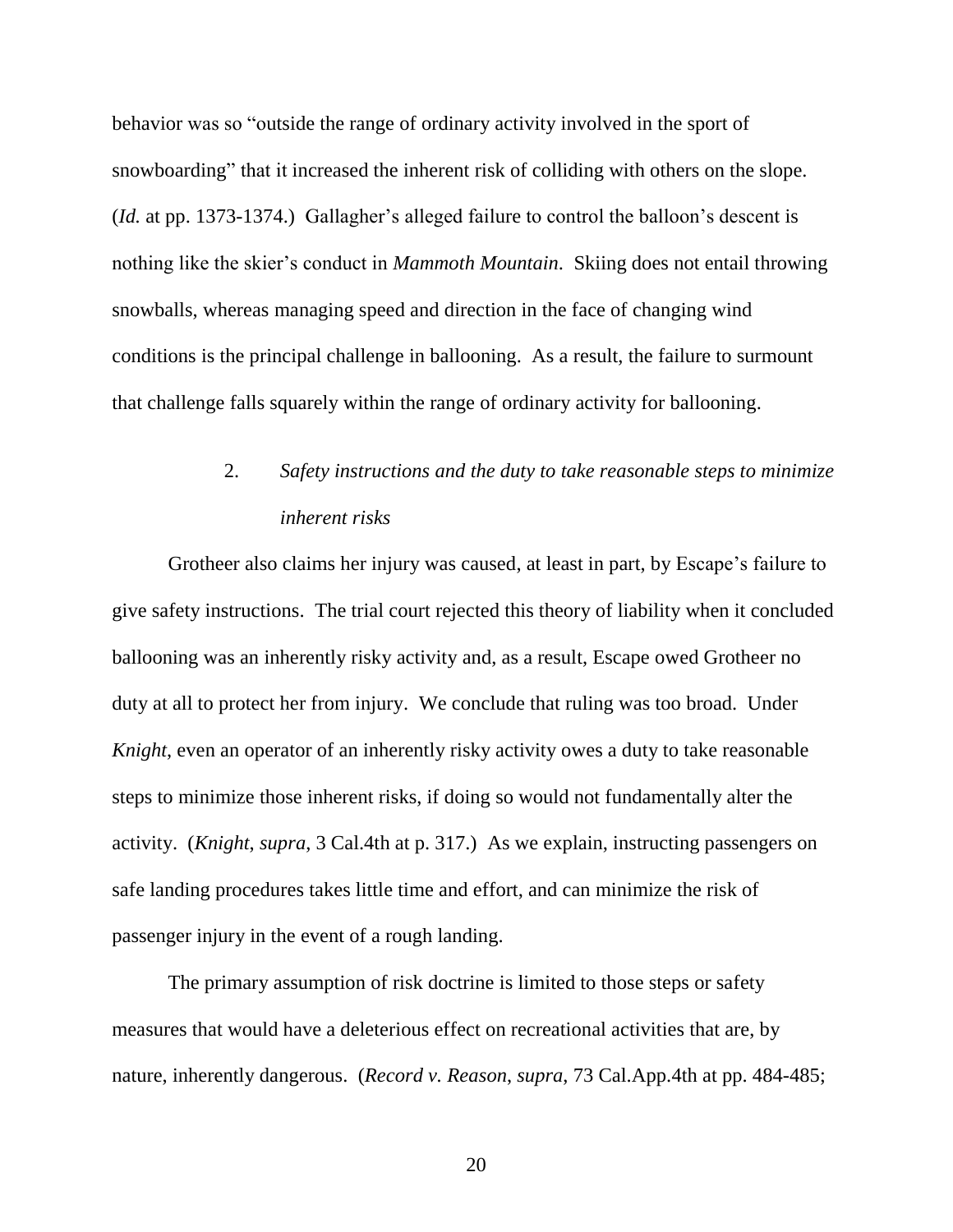*Nalwa*, *supra*, 55 Cal.4th at p. 1162 ["The primary assumption of risk doctrine helps ensure that the threat of litigation and liability does not cause such recreational activities to be abandoned or fundamentally altered in an effort to eliminate or minimize inherent risks of injury"].) For example, an obligation to reduce a bumper car's speed or the rider's steering autonomy would impede the most appealing aspect of the ride—the ability to collide with others. (*Id.* at pp. 1157-1158.) "Indeed, who would want to ride a *tapper car* at an amusement park?" (*Id.* at p. 1158.) Similarly, in the context of white water rafting, an obligation to design the rafts to minimize the "risk of striking objects" both inside and outside the raft," would transform the activity into "a trip down the giant slide at Waterworld." (*Ferrari v. Grand Canyon Dories* (1995) 32 Cal.App.4th 248, 256.) Safety is important, but so is the freedom to engage in recreation and challenge one's limits. The primary assumption of risk doctrine balances these competing concerns by absolving operators of activities with inherent risks from an obligation to protect their customers from those risks.

What the primary assumption of risk doctrine does not do, however, is absolve operators of *any obligation* to protect the safety of their customers. (*Knight*, *supra*, 3 Cal.4th at pp. 317-318.) As a general rule, where an operator can take a measure that would increase safety and minimize the risks of the activity *without also altering the nature of the activity*, the operator is required to do so. As the court explained in *Knight*, "in the sports setting, as elsewhere, the nature of the applicable duty or standard of care frequently varies with the role of the defendant whose conduct is at issue in a given case." (*Knight*, at p. 318.) When the defendant is the operator of an inherently risky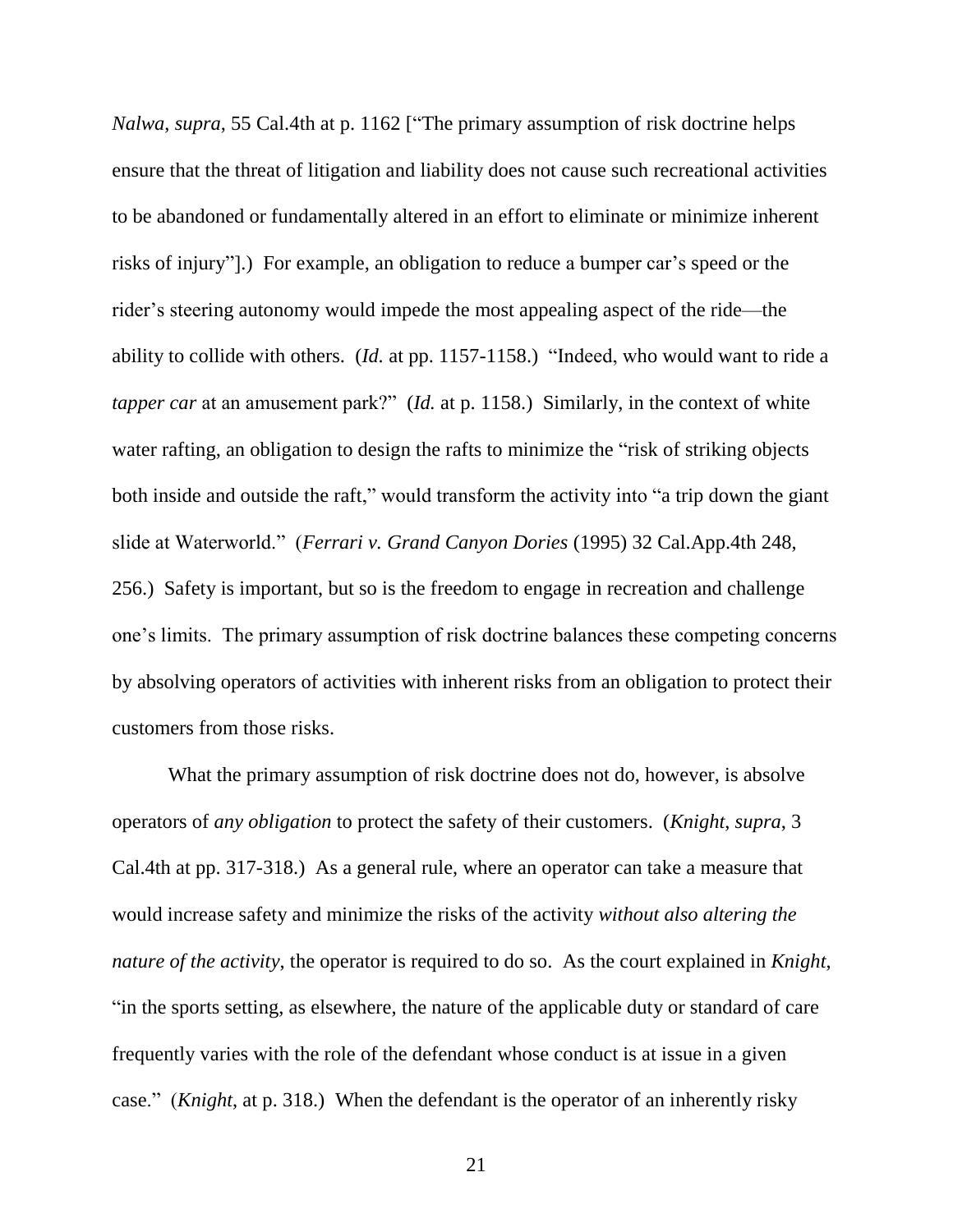sport or activity (as opposed to a coparticipant), there are "steps the sponsoring business entity reasonably should be obligated to take in order to minimize the risks without altering the nature of the sport [or activity]." (*Id.* at p. 317.)

Even before *Knight*, tort law imposed on operators a duty to take reasonable steps to minimize the inherent risks of their activity. (See *Knight*, *supra*, 3 Cal.4th at p. 317, citing *Quinn v. Recreation Park Assn.* (1935) 3 Cal.2d 725, 728-729; *Shurman v. Fresno Ice Rink* (1949) 91 Cal.App.2d 469, 474-477.) Within our own appellate district we find precedent for imposing on hot air balloon operators and their pilots a duty of care to instruct passengers on how to position themselves for landing.

In *Morgan v. Fuji Country USA, Inc.* (1995) 34 Cal.App.4th 127 (*Morgan*), Division One of our appellate district held a golf course owner had a duty to design its course to minimize the risk of being hit by a golf ball, *despite the fact such a risk is inherent to golfing*, because doing so was possible "without altering the nature of [golf].'" (*Id.* at p. 134.) Our colleagues explained this duty stemmed from the fact the defendant was the golf course *owner*. If, on the other hand, the plaintiff had sued the *golfer* who had hit the errant ball, the action would have been barred by the primary assumption of risk doctrine. (*Id.* at pp. 133-134.)

Nearly a decade after *Morgan*, the same court held a race organizer had a duty to minimize the risks of dehydration and hyponatremia**5**—risks inherent to marathons—by

 $\overline{a}$ 

**<sup>5</sup>** A condition which occurs as a result of decreased sodium concentration in the blood.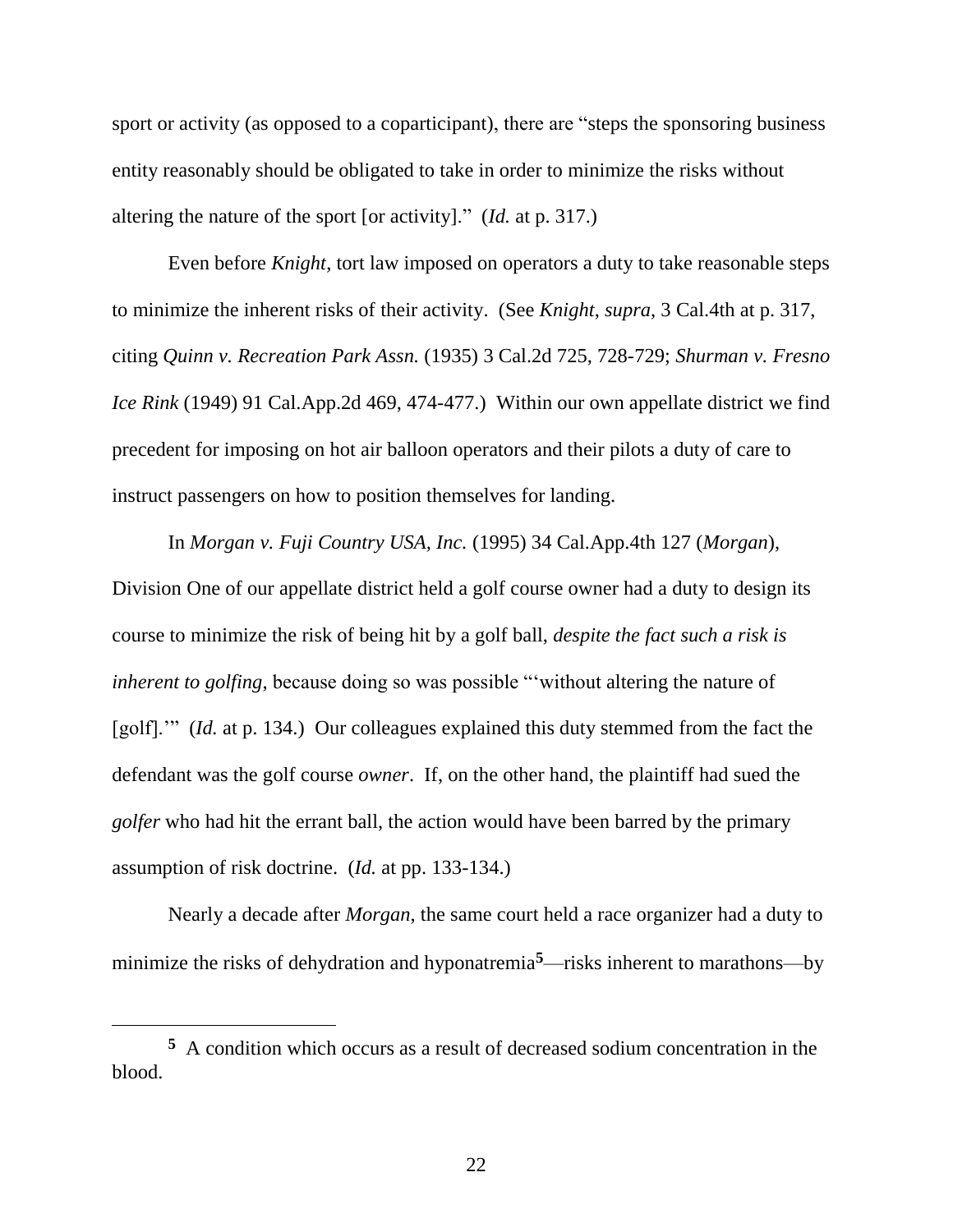"providing adequate water and electrolyte fluids along the 26-mile course" because "[s]uch steps are reasonable and do not alter the nature of the sport [of marathon running]." (*Saffro v. Elite Racing, Inc.* (2002) 98 Cal.App.4th 173, 179.) Faced with a similar situation in *Rosencrans v. Dover Images, Ltd.* (2011) 192 Cal.App.4th 1072, this court held an owner of a motocross track had a duty to provide a system for signaling when riders have fallen in order to minimize the risk of collisions. (*Id.* at p. 1084.) Track owners could satisfy this duty by employing "caution flaggers," or some similar device, which would be relatively easy to implement and would not alter the nature of motocross. (*Ibid.*) As these cases demonstrate, the primary assumption of risk doctrine has never relieved an operator of its duty to take reasonable steps to minimize inherent risks without altering the nature of the activity.

Having determined the primary assumption of risk doctrine does not absolve Escape of a duty to exercise reasonable care in *all* aspects of its operations, we turn to the existence and scope of the duty at issue here—safety instructions. (*Castaneda v. Olsher* (2007) 41 Cal.4th 1205, 1213 [the existence and scope of a duty of care are questions of law for the trial court to determine in the first instance and the appellate court to independently review].) Courts consider several factors in determining the existence and scope of a duty of care, including the foreseeability of harm to the plaintiff, the policy of preventing future harm, and the burden to the defendant and consequences to the community of imposing the duty. (See, e.g., *Ann M. v. Pacific Plaza Shopping Center*  (1993) 6 Cal.4th 666, 675, fn. 5.)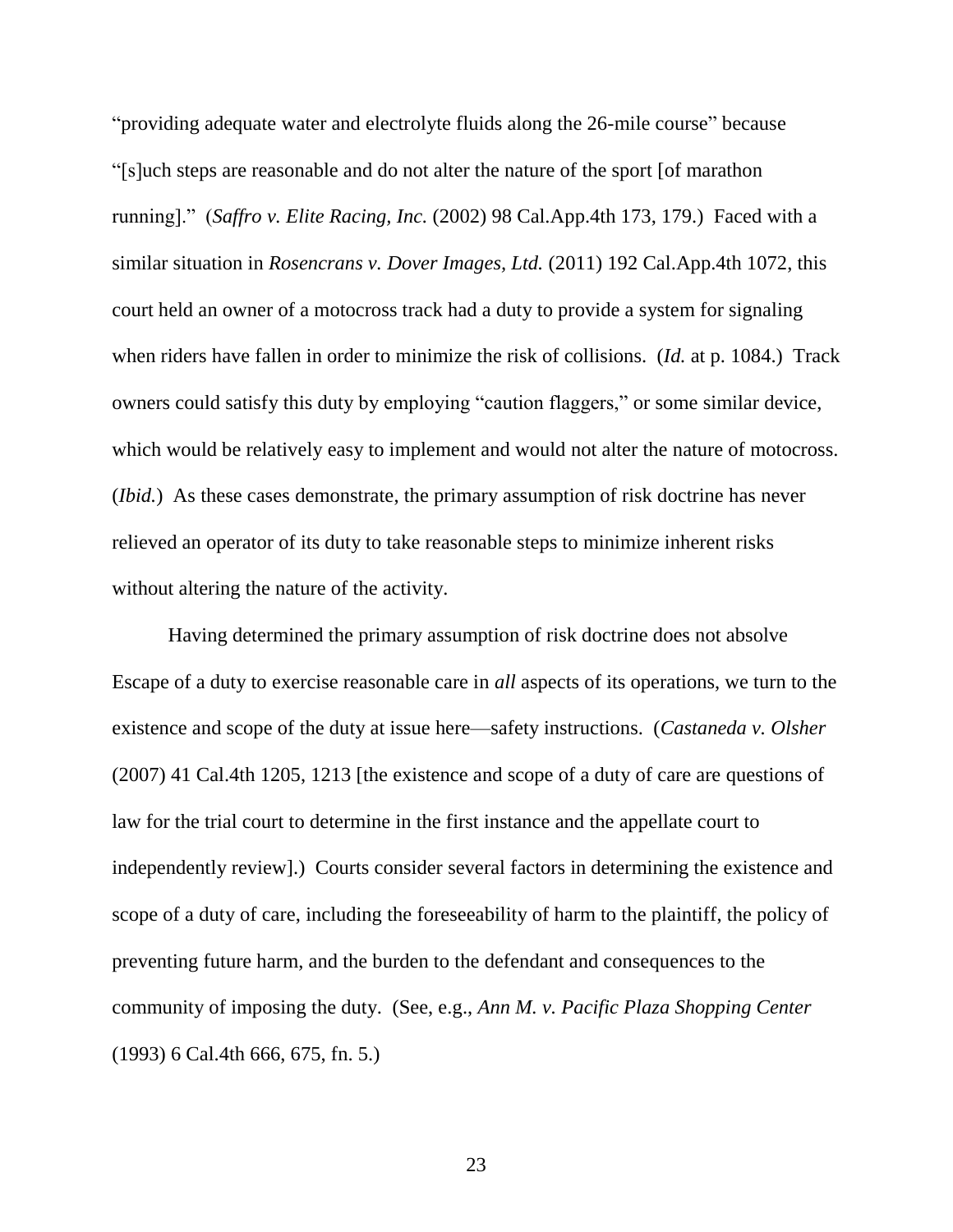Foreseeability is the primary factor in the duty analysis. (*Pedeferri v. Seidner Enterprises* (2013) 216 Cal.App.4th 359, 366.) Our task in evaluating foreseeability "'is not to decide whether a *particular* plaintiff's injury was reasonably foreseeable in light of a *particular* defendant's conduct, but rather to evaluate more generally whether the category of negligent conduct at issue is sufficiently likely to result in the kind of harm experienced that liability may appropriately be imposed.'" (*Cabral v. Ralphs Grocery Co.* (2011) 51 Cal.4th 764, 772.) The existence and scope of a duty of care "is to be made on a more general basis suitable to the formulation of a legal rule" to be applied in a broad category of cases. (*Id*. at p. 773; *Huang*, *supra*, 4 Cal.App.5th at pp. 342-343.)

In this case, the evidence is undisputed that giving passengers a brief presentation on safe landing procedures (such as the instructions Grotheer's expert cites from the FAA Handbook) is a customary and standard practice in the ballooning industry. To paraphrase Grotheer's expert, these safe landing procedures are: (1) stand in the appropriate area of the basket; (2) face toward or away from the direction of travel, but not sideways (to minimize the risk of a side-impact injury to the hips or knees); (3) place the feet and knees together, and bend the knees; (4) hold on tightly to the rope, handles, or other stabilizing device, and (5) stay inside the basket. Gallagher himself agreed safety instructions are crucial. He said he always explains what passengers can expect during launch and landing. In preparation for landing, he tells them to hold on to the handles, bend their knees, and not to exit the basket until told to do so.

As to foreseeability, undisputed evidence in the record tells us that rough landings are a risk of ballooning and instructing passengers on proper landing positioning can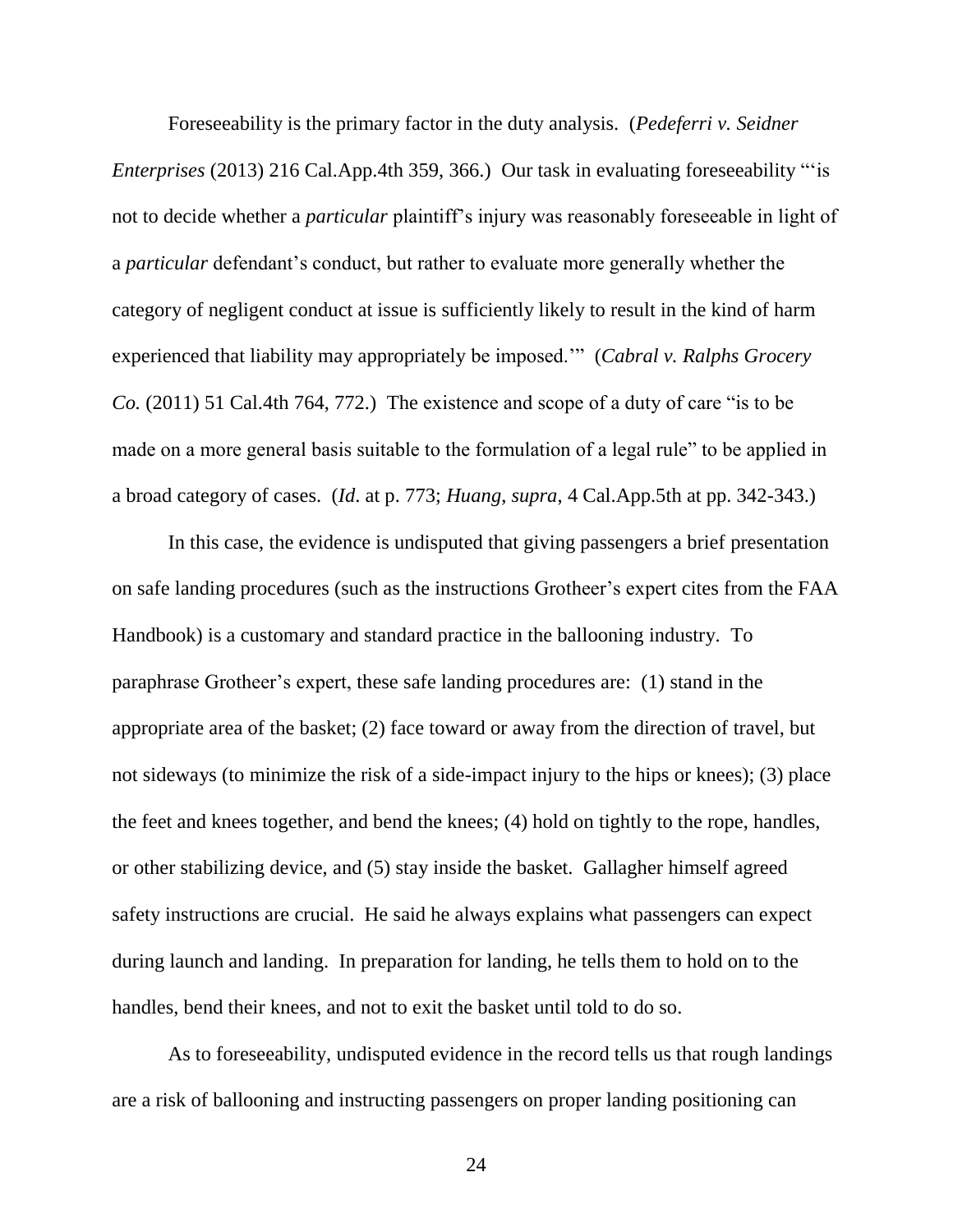reduce, though not eliminate, the likelihood of injury in the event the landing does not go smoothly. Additionally, we see no public policy reason why balloon operators should not be required to give safe landing instructions. (*Huang*, *supra,* 4 Cal.App.5th at p. 342.) As Kitchel, an experienced balloon pilot, owner, and operator, explained, "[a] detailed safety briefing takes no more than 5 minutes and is time well spent." While "[m]any balloon landings are gentle, stand-up landings . . . the pilot should always prepare passengers for the possibility of a firm impact," as rough landings can result in severe injuries.

Escape contends the duty to provide safe landing instructions will be overly burdensome to balloon operators, citing the complexity of the preflight instructions operators of passenger-carrying airplanes are required to give under federal regulation. (See 14 C.F.R. § 121.571.) We find the concern misplaced. The duty we recognize here does not compel anything so lengthy or complex as commercial airlines' preflight instructions. It requires only that a commercial balloon operator provide a brief set of safe landing procedures, which Escape's pilot said is already his custom. Safety instructions are a common practice among operators of recreational activities, and we do not believe requiring balloon operators to set aside a few moments before launch to advise passengers how to position themselves in the basket and what to do in the event of a rough landing will have a negative impact on the ballooning industry. (Cf. *Nalwa*, *supra*, 55 Cal.4th at p. 1161 [noting bumper car operator "enforce[d] various riding instructions and safety rules" before giving control of the car's speed and steering to riders]; *Ferrari v. Grand Canyon Dories*, *supra*, 32 Cal.App.4th at p. 251 [operator of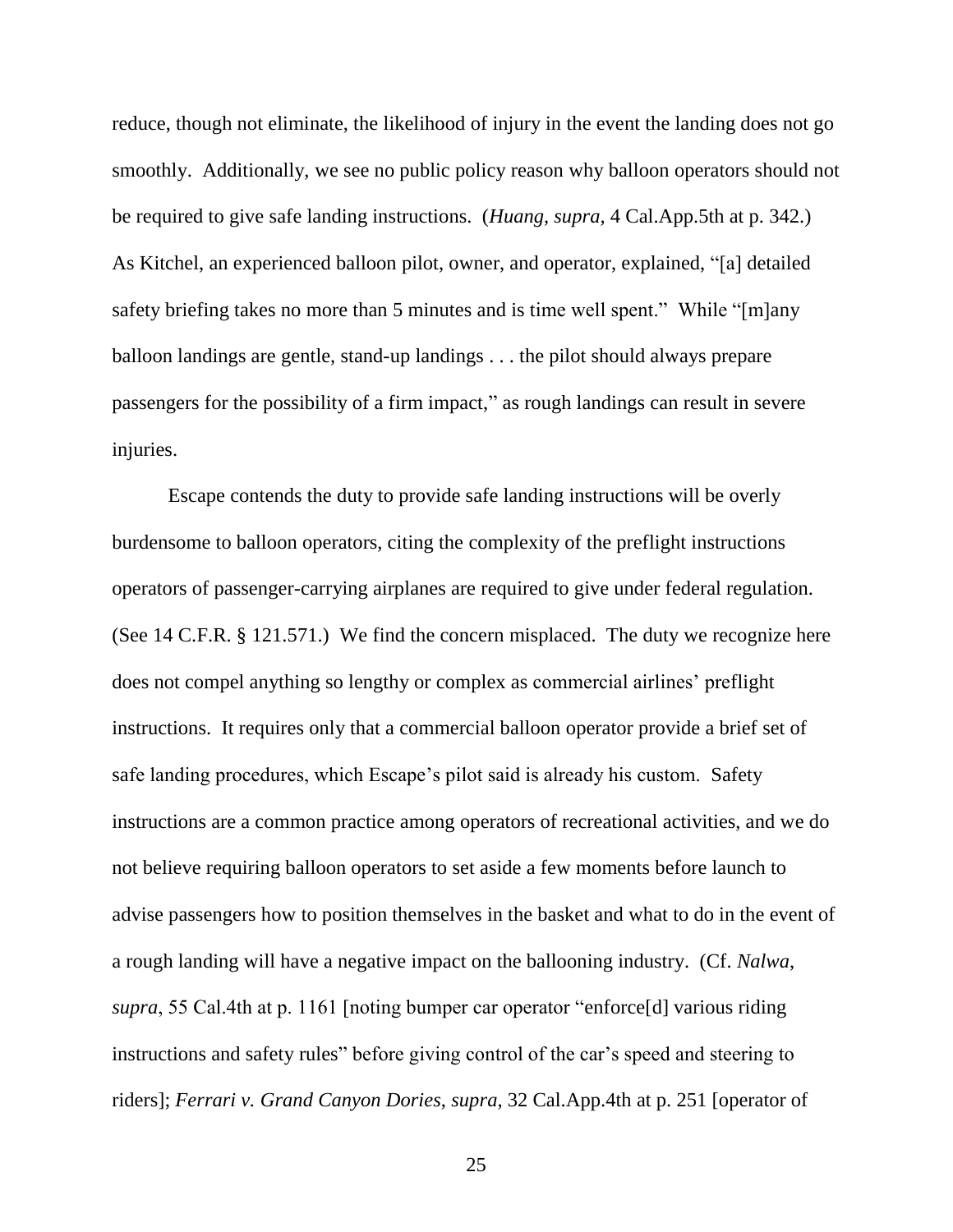white water rafting tour gave plaintiff "safety instructions," such as "where to sit, that it was necessary to hold onto the raft while navigating rapids and where to hold on, and how to react if thrown out of the raft into the water"].) Because the evidence supports Grotheer's allegation Escape failed to give safety instructions of *any* kind to *any* of its passengers, we need not go into precisely what warnings are required, including whether a commercial balloon operator must ensure passengers with known language barriers understand the safety instructions.

We therefore conclude the court incorrectly applied the primary assumption of risk doctrine to absolve Escape of a duty to provide safe landing procedures. However, this conclusion does not end our analysis. We must also consider whether Grotheer's negligence claim fails as a matter of law because she has not demonstrated the existence of a triable issue of fact on causation. (*Coral Construction, Inc. v. City and County of San Francisco* (2010) 50 Cal.4th 315, 336 ["'[i]t is axiomatic that we review the trial court's rulings and not its reasoning'" and "[t]hus, a reviewing court may affirm a trial court's decision granting summary judgment for an erroneous reason"].)

# D. *Any Lack of Safety Instructions Was Not a Substantial Factor in Causing Grotheer's Injury*

"The elements of actionable negligence, in addition to a duty to use due care, [are] breach of that duty and a proximate or legal causal connection between the breach and plaintiff's injuries." (*Onciano v. Golden Palace Restaurant, Inc.* (1990) 219 Cal.App.3d 385, 394 (*Onciano*).) To be considered a proximate cause of an injury, the acts of the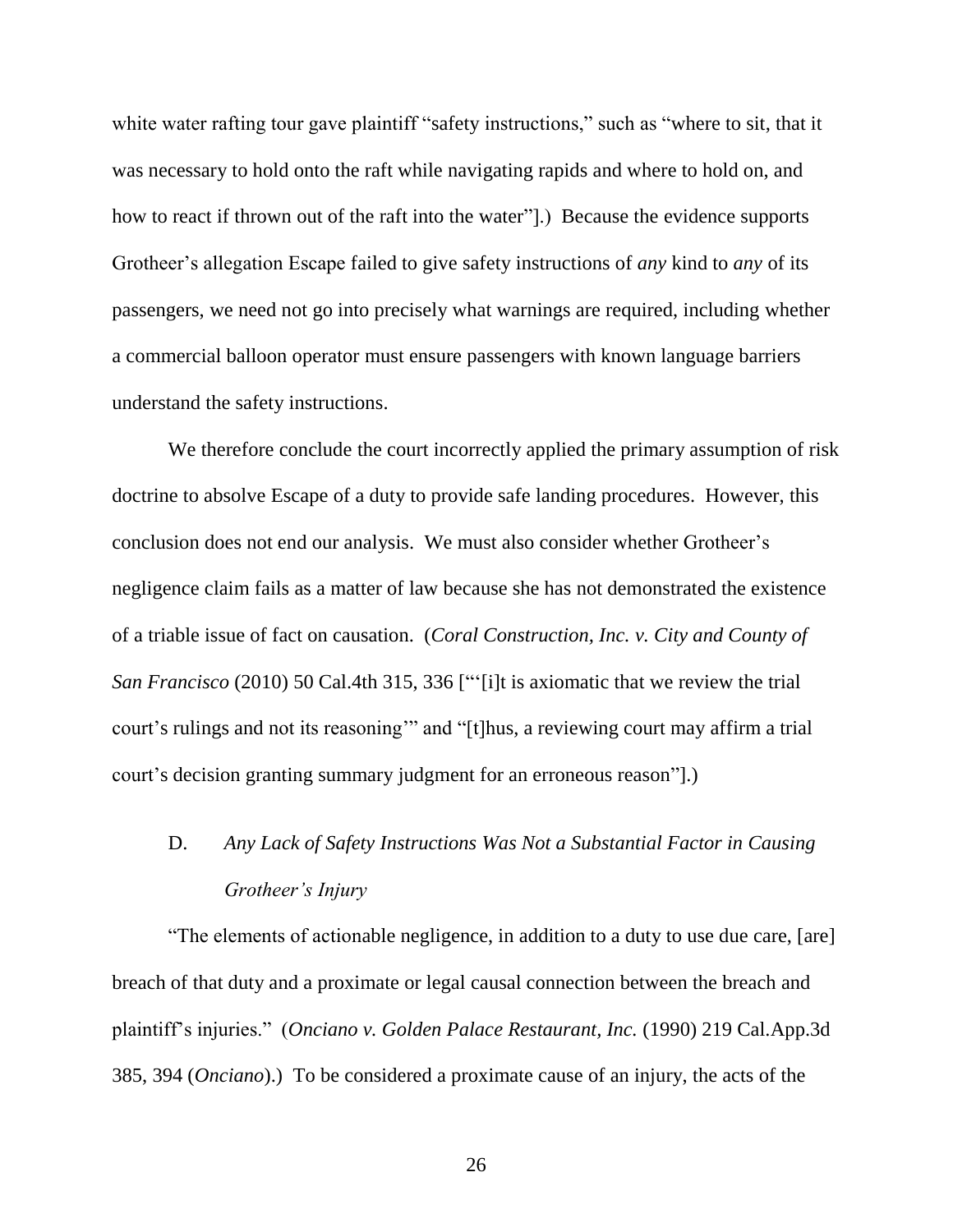defendant must have been a "substantial factor" in contributing to the injury. (*Rutherford v. Owens-Illinois, Inc.* (1997) 16 Cal.4th 953, 969.) Generally, a defendant's conduct is a substantial factor if the injury would not have occurred but for the defendant's conduct. (*Ibid*.) If the injury "'would have happened anyway, whether the defendant was negligent or not, then his or her negligence was not a cause in fact, and of course cannot be the legal or responsible cause.'" (*Toste v. CalPortland Construction* (2016) 245 Cal.App.4th 362, 370, citing 6 Witkin, Summary of Cal. Law (10th ed. 2005) Torts, § 1185, p. 552.) As our high court has explained, "'a force which plays only an "infinitesimal" or "theoretical" part in bringing about injury, damage, or loss is not a substantial factor.'" (*Bockrath v. Aldrich Chemical Co.* (1999) 21 Cal.4th 71, 79.)

While proximate cause ordinarily is a question of fact, it may be decided as a question of law if "'under the undisputed facts, there is no room for a reasonable difference of opinion.'" (*Onciano*, *supra*, 219 Cal.App.3d at p. 395.) As noted, once a defendant claiming the plaintiff cannot satisfy an element of his or her claim meets the initial burden of production, the burden shifts to the plaintiff to demonstrate a triable issue of fact. (*Aguilar*, *supra*, 25 Cal.4th at pp. 850-851.) When the evidence supports only one reasonable inference as to the cause of the plaintiff's injury, courts should not engage in "unreasonable speculation that other contradictory evidence exists but was not adduced in the summary judgment proceedings." (*Constance B. v. State of California*  (1986) 178 Cal.App.3d 200, 211 [dismissal of negligence claim was proper because no reasonable fact-finder could find a causal nexus between defendant store owner's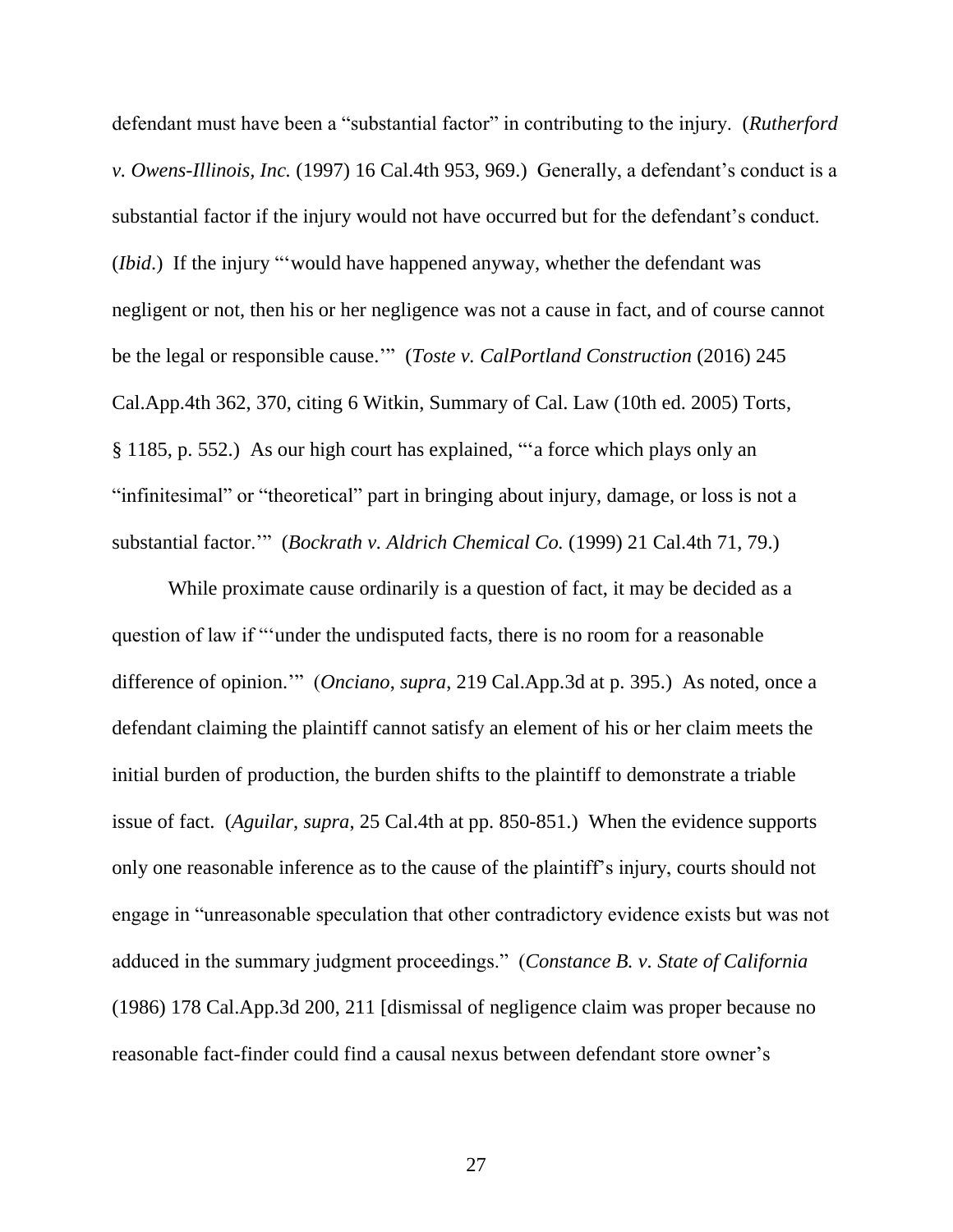improper lighting and the assault on plaintiff based on the evidence presented during the summary judgment proceedings].)

As explained in the previous section, the purpose of the safety instructions is to reduce injury in the event of rough landings. Here, however, the undisputed descriptions of the landing establish it was not merely rough, but rather was a forceful and violent event—a *crash*. According to Boyd and Kristi Roberts, whose uncontested descriptions are the most detailed, the basket was descending "pretty fast" when it hit the fence with such force it "knocked it right apart," taking out several fence sections. The basket then hit the ground "hard" and skidded for about 40 yards, becoming more and more horizontal as it was dragged, before coming to a stop on its side with Grotheer's section on the bottom. Gallagher, the pilot, said the balloon had been descending more quickly than he had anticipated when the basket made a "hard landing, first on the fence and then on the ground." Grotheer too described both impacts as "hard." Both Grotheer and Kristi said they had been holding on to the handles (Kristi as tightly as she could) but were unable to keep from slipping or falling.

From these descriptions, we gather the crash landing was a jarring and violent experience, a "wild ride" so forceful that several passengers fell—even one who had tried desperately not to fall by gripping the basket handle as tightly as possible. (See *Endicott v. Nissan Motor Corp.* (1977) 73 Cal.App.3d 917, 926 ["If the violence of a crash is the effective efficient cause of plaintiff's injuries to the extent that it supersedes other factors . . . and makes them immaterial, plaintiff cannot recover"].) The accounts of the crash satisfied defendants' burden of demonstrating the violence of the crash, not any lack of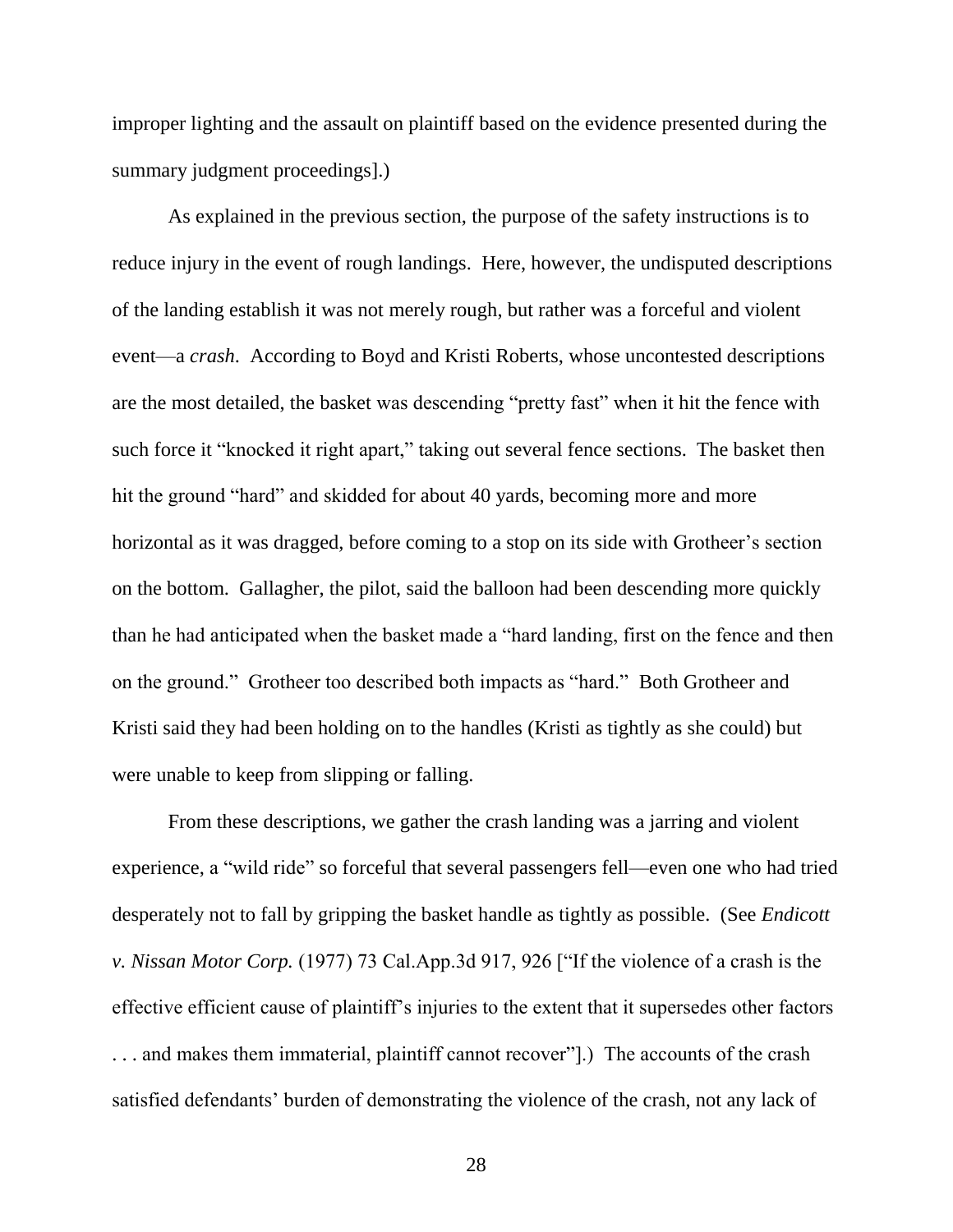instructions, was the proximate cause of Grotheer's injury. The burden then shifted to Grotheer to explain how things may have played out differently had everyone been instructed on proper body positioning during landing. She produced no such evidence. Instead, she said at her deposition she believed everyone had in fact been holding on to the basket handle during the descent. While one could speculate that Kristi had been the only passenger holding the handle *correctly* and the woman who fell into Grotheer had employed an improper grip (say, using only one hand or not holding "tight," as the FAA Handbook instructs), Grotheer presented no evidence to support such a theory. As a result, she did not meet her burden of demonstrating an evidentiary dispute about whether the provision of instructions would have produced a different outcome.

We conclude any failure to instruct on Escape's part was not a proximate cause of Grotheer's injury, and we affirm the grant of summary judgment on that ground. Given our holding that defendants are not liable for negligence, it is unnecessary to review the trial court's ruling on Wilson Creek's vicarious liability or its ruling on defendants' liability waiver defense.**<sup>6</sup>**

**<sup>6</sup>** Defendants asked us to review the ruling on their affirmative defense in the event we reversed the trial court's grant of summary judgment, citing California Code of Civil Procedure section 906, which allows a respondent, without appealing from a judgment, to seek appellate review (at the court's discretion) of any ruling that "substantially affects the rights of a party," for "the purpose of determining whether or not the appellant was prejudiced by the error . . . upon which he relies for reversal." Because we do not reverse the grant of summary judgment, we need not reach the issue of defendants' affirmative defense.